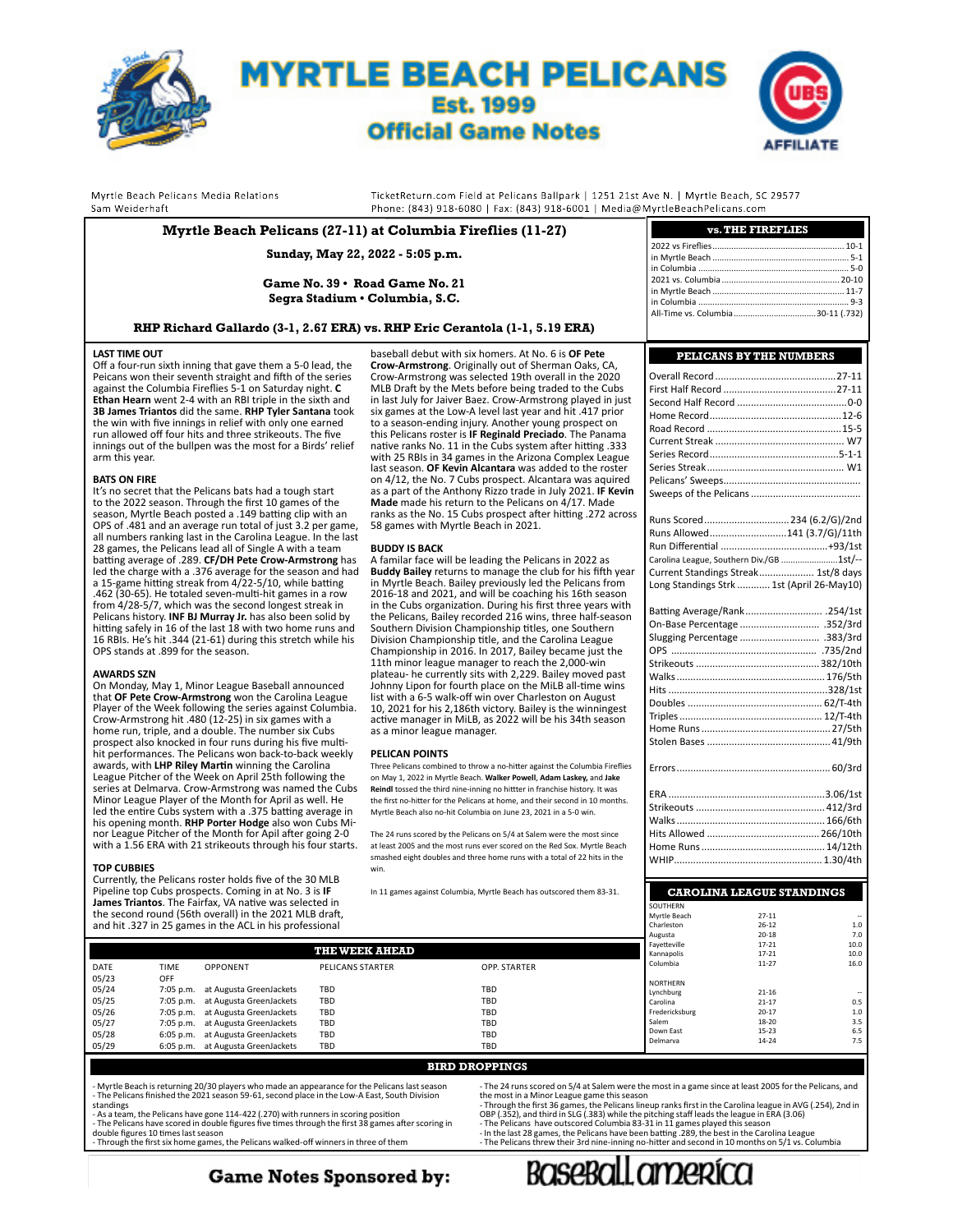## SITUATIONAL RECORDS & MISC., HIGHS AND LOWS

### PELICANS SITUATIONAL RECORD

| <b>Against the 2022 Opponents</b> |  |            |      |
|-----------------------------------|--|------------|------|
| Team                              |  | Total Home | Road |
|                                   |  |            |      |
|                                   |  |            |      |
|                                   |  |            |      |
|                                   |  |            |      |
|                                   |  |            |      |
|                                   |  |            |      |
|                                   |  |            |      |
|                                   |  |            |      |
|                                   |  |            |      |
|                                   |  |            |      |
|                                   |  |            |      |
|                                   |  |            |      |
|                                   |  |            |      |
| <b>Situations</b>                 |  |            |      |
|                                   |  |            |      |
|                                   |  |            |      |
|                                   |  |            |      |
|                                   |  |            |      |
|                                   |  |            |      |
|                                   |  |            |      |
|                                   |  |            |      |
|                                   |  |            |      |
|                                   |  |            |      |
|                                   |  |            |      |
|                                   |  |            |      |
|                                   |  |            |      |
|                                   |  |            |      |
| <b>Jerseys</b>                    |  |            |      |
|                                   |  |            |      |
|                                   |  |            |      |
|                                   |  |            |      |
|                                   |  |            |      |
|                                   |  |            |      |
|                                   |  |            |      |

| <b>Pitching</b><br>Walking three or fewer (as team) 13-3<br>Walking more than three (as team)  14-8 |  |
|-----------------------------------------------------------------------------------------------------|--|
| <b>Batting</b>                                                                                      |  |
| <b>Defense</b>                                                                                      |  |

| <b>Number of Davs (in division)</b> |  |
|-------------------------------------|--|
|                                     |  |
|                                     |  |
|                                     |  |
|                                     |  |
|                                     |  |
|                                     |  |
|                                     |  |

## Day of the Week Record<br>Total

| $50, 0, 0.00$ . The second second |                 |  |
|-----------------------------------|-----------------|--|
|                                   | Total Home Road |  |
|                                   |                 |  |
|                                   |                 |  |
|                                   |                 |  |
|                                   |                 |  |
|                                   |                 |  |
|                                   |                 |  |
|                                   |                 |  |

#### **Monthly Record**

| Montniy Kecord |  |
|----------------|--|
|                |  |
|                |  |
|                |  |
|                |  |
|                |  |
|                |  |
|                |  |

### Misc.

### **TEAM HIGHS AND LOWS**

#### **TEAM BATTING**

### **TEAM PITCHING**

### **TEAM MISCELLANEOUS**

### **INDIVIDUAL HIGHS AND LOWS**

### **INDIVIDUAL BATTING**

#### **INDIVIDUAL PITCHING**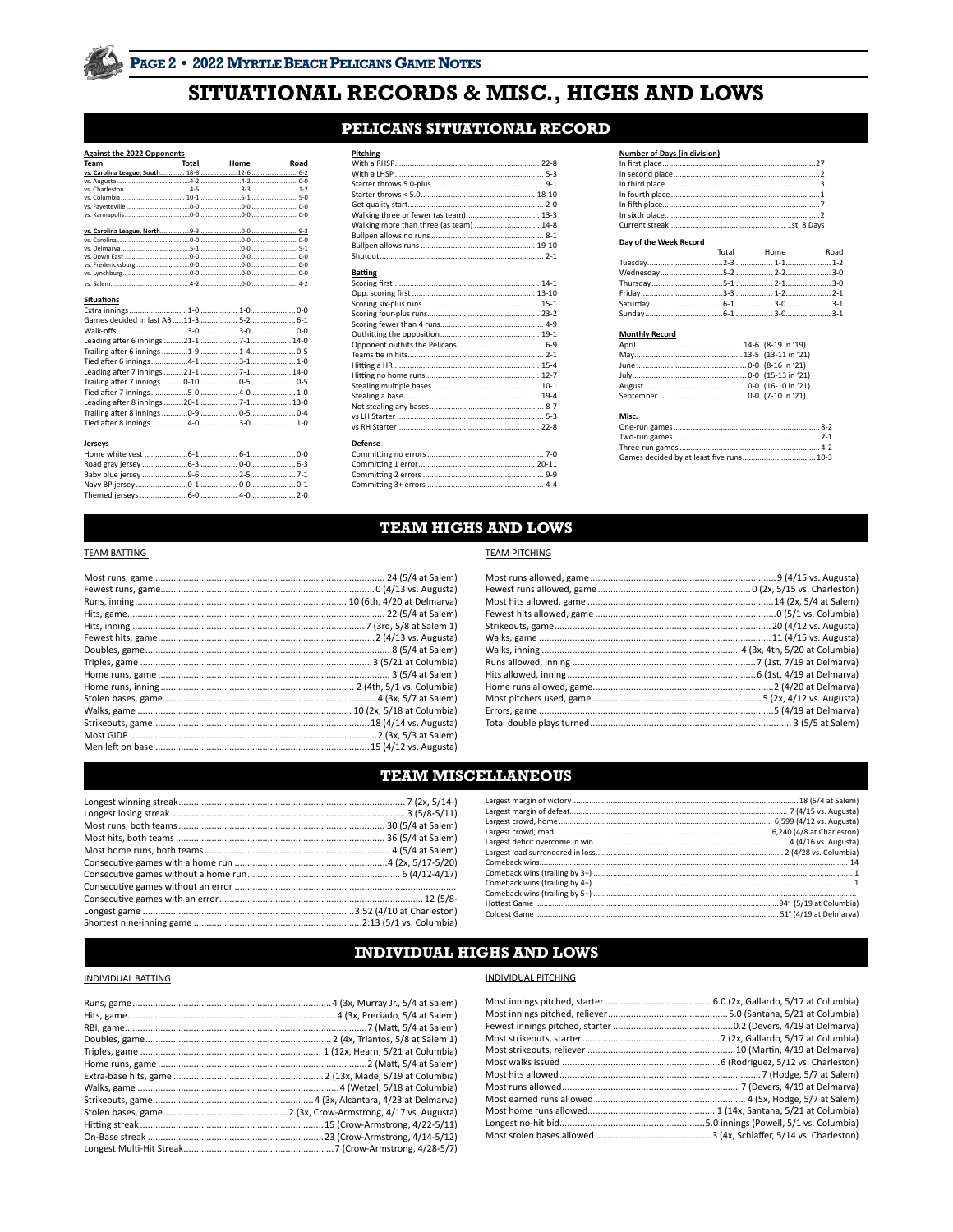**2022 MYRTLE BEACH PELICANS GAME NOTES • PAGE 3**

## **TONIGHT'S PELICANS STARTER** Richard Gallardo



**HT:** 6-1 **WT:** 180 **BATS:** Right **THROWS:** Right **AGE:** 20 **BIRTHDDAY: 09/06/2001 BORN:** Maracay, Venezuela **ACQUIRED BY CUBS:** International free agent, July 2, 2018



|              | <b>SINGLE GAME HIGHS</b>            |
|--------------|-------------------------------------|
| Season Highs |                                     |
|              | IP 6.0 (2x, 5/17 at Columbia)       |
| н.           |                                     |
|              | R  4 (2x, 5/17 at Columbia)         |
|              |                                     |
|              | BB  2 (3x, 5/5 at Salem)            |
|              |                                     |
| Career Highs |                                     |
|              | IP 6.0 (3x, 5/17/22 at Columbia)    |
|              | H 10 (9/14/21 vs. Augusta)          |
|              | R  5 (4x, 9/14/21 vs. Augusta)      |
|              | ER  5 (2x, 9/14/21 vs. Augusta)     |
|              | BB  3 (3x, 8/17/21 at Fayetteville) |
|              | SO  7 (5/17/22 at Columbia)         |

**CAREER STATS**

| <b>YEAR</b>          | <b>TEAM</b>                                             | IVI.          | w  | ш | <b>ERA</b>           | G. | <b>GS</b> | <b>SV</b> | IP                  | н         | R        | ER       | HR | $_{\rm HB}$ | ВB       | <b>IBB</b>           |           | WHIP                 | AVG                  |
|----------------------|---------------------------------------------------------|---------------|----|---|----------------------|----|-----------|-----------|---------------------|-----------|----------|----------|----|-------------|----------|----------------------|-----------|----------------------|----------------------|
| 2019<br>2019<br>2021 | Cubs 1- AZL<br>Eugene<br>Myrtle Beach                   | A (Shrt)<br>A |    |   | 4.15<br>2.25<br>4.53 | 21 | 21        |           | 30.1<br>4.0<br>91.1 | 32<br>92  | 15<br>55 | 14<br>46 | 8  |             | 32       | $\Omega$<br>$\Omega$ | 23<br>75  | 1.45<br>1.00<br>1.36 | .267<br>.154<br>.257 |
|                      | 2022 w/ Myrtle Beach<br>Minor League Total (3rd season) |               | 6. |   | 2.67<br>4.01         | 41 | 38        | $\Omega$  | 33.2<br>159.1       | 28<br>154 | 14<br>85 | 10<br>71 |    |             | 10<br>56 | $\Omega$<br>$\Omega$ | 34<br>134 | 1.13<br>1.32         | .217<br>.248         |

|               |           | <b>REPERTOIRE</b> |        |          |
|---------------|-----------|-------------------|--------|----------|
| Fastball (4s) | Curveball | Sinker            | Slider | Changeup |

### **ABOUT RICHARD**

- 6th in the Carolina League in ERA (2.67)

- On the 2021 Myrtle Beach opening day roster

-Touched 95 MPH as a 17-year-old

- Starred for Venezuela at the 15U World Cup in 2016 and struck out six of the seven batters he faced during MLB's international showcase in 2017

- Considered the best signing for the Cubs out of the 2018 international signing class

#### **2021 SEASON**

- Started second most amount of games (21), second on team in IP (91.1) - Was the first Pelicans pitcher to last 6.0 IP (Down East on 7/1)

- Picked up first win of his career on 6/12 at Augusta: 5.0 IP, 2 H, 1 ER, 0 BB, 4 K

-Threw four innings of hitless baseball against Lynchburg on May 19, four strikeouts.

- Gave up career-high 10 H to Augusta in last start of the season on 9/14

-Ranked as the 29th best overall prospect in Cubs organization by Baseball America, 7th best by Prospects Live

#### **2019 SEASON**

- Saw time in the Arizona League and Short Season A with Eugene

- Saw action in 11 games in the AZL with 9 games started, 4.15 ERA over 30.1 IP with 12 walks and 23 strikeouts

- Career high of 4 strikeouts in 3.0 IP vs. Giants AZL 7/20/19

- Promoted to Eugenea at the end of August for two games

DNP

- His only start for Eugene was on 9/2/19 at Salem-Keizer: 2.0 IP, 2 H, 7 BF, 22 P

#### **2018 SEASON**

#### **ADDITIONAL CAREER NOTES**

- Signed by Hector Ortega, Louie Eljaua, Manuel Pestana, Carlos Figueroa

### **VS. THE FIREFLIES**

Career: 8 GS, 1-3, 39.1 IP, 20 R, 14 ER, 3.20 ERA, 34 H, 13 BB, 36 K

5/17: GS, W, 6.0 IP, 3 H, 4 R, 2 ER, HR, BB, 7 K

4/28: GS, 5.0 IP, 5 H, 1 R, 0 ER, 2 BB, 5 K

2021: 0-3, 6 GS, 28.1 IP, 15 R, 12 ER, 3.81 ERA, 26 H, 10 BB, 24 K

#### **2022 DAY-BY-DAY WITH PELICANS**

| Date | Opp          | DEC                      | <b>ERA</b> | IP  | н | R              | ER           | <b>HR</b>    | ВB           | К  |
|------|--------------|--------------------------|------------|-----|---|----------------|--------------|--------------|--------------|----|
| 4/10 | Charleston - |                          | 2.25       | 4.0 | 4 | 1              | 1            | 0            | 1            | 3  |
| 4/16 | Augusta      | -                        | 5.87       | 3.2 | 5 | $\overline{4}$ | 4            | $\mathbf{0}$ | 2            | 4  |
| 4/22 | Delmarva     | W                        | 3.55       | 5.0 | 2 | 0              | 0            | 0            | 1            | -5 |
| 4/28 | Columbia     | $\overline{\phantom{0}}$ | 2.55       | 5.0 | 5 | $\mathbf{1}$   | $\mathbf{0}$ | $\mathbf{0}$ | 2            | -5 |
| 5/5  | Salem        | W                        | 2.28       | 6.0 | 6 | 1              | 1            | $\mathbf{1}$ | 2            | -5 |
| 5/11 | Charleston L |                          | 2.60       | 4.0 | 3 | 3              | 2            | $\Omega$     | $\mathbf{1}$ | 5  |
| 5/17 | Columbia     | W                        | 2.67       | 6.0 | 3 | 4              | 2            | 1            | 1            | 7  |
|      |              |                          |            |     |   |                |              |              |              |    |

|           |           |                | <b>PELICANS STARTERS BY THE NUMBERS</b> |         |    |  |
|-----------|-----------|----------------|-----------------------------------------|---------|----|--|
|           | <b>GS</b> | os             | IP (AVG. IP) TEAMW-L SUPPORT            |         |    |  |
| Schlaffer | 8         |                | 27.1(3.1)                               | $5 - 3$ | 14 |  |
| Little    | 8         |                | 19.2(2.1)                               | $5 - 3$ | 11 |  |
| Gallardo  | 7         | $\overline{2}$ | 33.2(4.2)                               | $5 - 2$ | 24 |  |
| Hodge     | 7         |                | 29.1(4.1)                               | $6 - 1$ | 23 |  |
| Devers    | 7         |                | 27.1(4.0)                               | $4 - 2$ | 22 |  |
| Powell    |           |                | 5.0(5.0)                                | $1 - 0$ |    |  |
|           |           |                |                                         |         |    |  |

TOTALS 38 2 142.1 (4.0) 27-11 82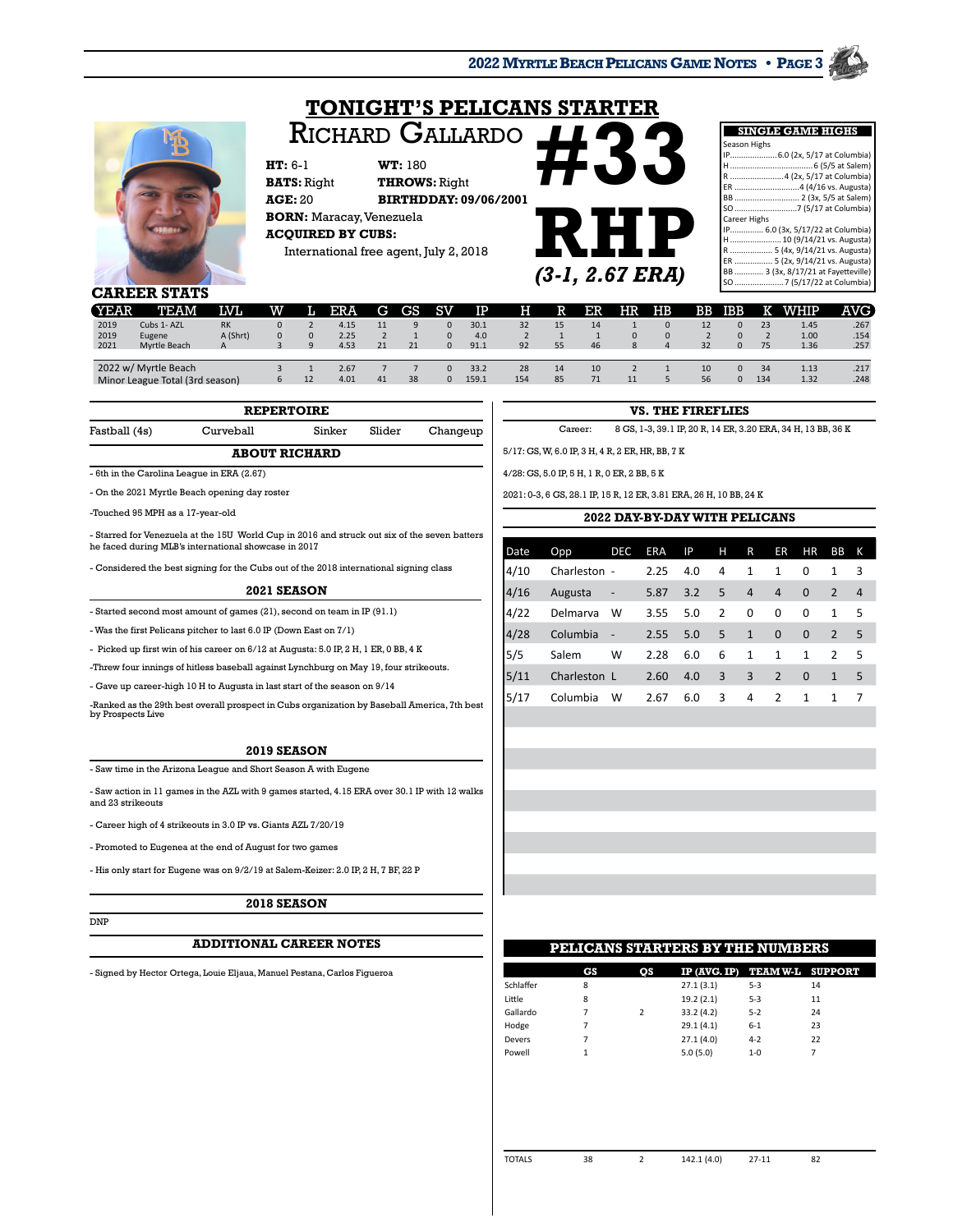### **PAGE 4 • 2022 MYRTLE BEACH PELICANS GAME NOTES**

|               |                                        |                                  |      |    |                |          |           |               | <b>BIRDS IN THE BULLPEN</b>                |      |              |                       |                               |
|---------------|----------------------------------------|----------------------------------|------|----|----------------|----------|-----------|---------------|--------------------------------------------|------|--------------|-----------------------|-------------------------------|
| <b>PLAYER</b> | <b>LAST TIME OUT</b><br>OF THE BULLPEN | <b>DAYS</b><br>OF<br><b>REST</b> | ΙP   | н  | R              | ER       | <b>BB</b> | <sub>SO</sub> | <b>BATTERS</b><br>RETIRED/<br><b>FACED</b> | PCT  | Holds        | SAVES/<br><b>OPPS</b> | INNINGS HIGH AS RP (Date)     |
| Martin \$     | 4/24 at Delmarva                       |                                  | 13.1 | 3  | $\overline{2}$ | 1        | 4         | 25            | 40/48                                      | 83%  | 0            | 0/0                   | 4.2 (4/13 vs. Augusta)        |
| Devers %      | 4/8 at Charleston                      | 2                                | 2.0  |    | 0              | 0        | 0         |               | 6/6                                        | 100% | 0            | 0/0                   | 2.0 (4/8 at Charleston)       |
| Powell \$     | 5/8 at Salem 2                         |                                  | 14.0 | 12 | 6              | 5        | 3         | 19            | 43/57                                      | 75%  | 0            | 0/0                   | 4.1 (4/21 at Delmarva)        |
| Scalzo Jr.    | 5/19 at Columbia                       | 2                                | 5.0  |    | 9              | 6        | ∍         | 11            | 15/30                                      | 50%  | 0            | 0/0                   | 3.0 (4/9 at Charleston)       |
| Gonzalez      | 5/20 at Columbia                       |                                  | 25.2 | 22 | 16             | 14       | 19        | 29            | 78/118                                     | 66%  | 0            | 0/0                   | 4.1 (2x, 5/20 at Columbia)    |
| Santana       | 5/21 at Columbia                       | 0                                | 23.1 | 20 | 7              | 7        | 14        | 25            | 70/103                                     | 68%  | 0            | 1/1                   | 5.0 (5/21 at Columbia)        |
| Laskey        | 5/21 at Columbia                       | 0                                | 15.1 | 10 | $\Omega$       | $\Omega$ | 5         | 10            | 45/61                                      | 74%  | 2            | 0/0                   | 2.2 (5/13 vs. Charleston)     |
| Watkins       | 5/19 at Columbia                       | 2                                | 14.0 | 18 | 10             | 10       | 5         | 20            | 42/69                                      | 61%  | $\mathbf{1}$ | 0/0                   | 3.1 (4/16 vs. Augusta)        |
| Oquendo       | 5/18 at Columbia                       | 3                                | 10.1 | 13 | 6              | 6        | 8         | 13            | 31/50                                      | 62%  | $\mathbf{1}$ | 0/0                   | 2.0 (3x, 5/13 vs. Charleston) |
| Wright        | 5/17 at Columbia                       | 4                                | 18.1 | 21 | 8              | 7        | 10        | 18            | 55/86                                      | 64%  | $\mathbf{1}$ | 1/1                   | 4.0 (5/11 vs. Charleston)     |
| Rodriguez     | 5/18 at Columbia                       | 3                                | 19.2 | 12 | 3              | 3        | 19        | 28            | 58/85                                      | 68%  | 2            | 0/0                   | 3.2 (5/7 at Salem)            |
| Reindl \$     | 5/14 vs. Charleston                    |                                  | 10.0 | 4  | 1              | 1        | 6         | 19            | 30/41                                      | 73%  | 0            | 2/2                   | 2.0 (3x, 5/10 vs. Charleston) |
| Reed          | 5/19 at Columbia                       | 2                                | 11.2 | 2  | O              | $\Omega$ | 3         | 23            | 35/40                                      | 88%  | 0            | 3/3                   | 2.0 (2x, 5/19 at Columbia)    |
| King          | 5/20 at Columbia                       |                                  | 7.0  | 4  | 0              | 0        | 0         | 9             | 21/25                                      | 84%  | $\mathbf{1}$ | 2/2                   | 3.0 (5/12 vs. Charleston)     |

ı

I

\*\*Note: Only includes relief appearances

\*\*Note: Only includes relief appearances<br>Position players who threw in a game are not included. Note that the set of the set of the set of the set of the set of the set of the set of the set of the set of the set of the Po

|                                                                | <b>JOSE MIGUEL GONZALEZ - RHP (4s FB, CB, CH, CT)</b>                                          |                             |
|----------------------------------------------------------------|------------------------------------------------------------------------------------------------|-----------------------------|
| Height: 6'2"                                                   | HS: N/A                                                                                        |                             |
| Weight: 173                                                    | College: N/A                                                                                   | Age: 24 (12/05/1997)        |
| Born: San Cristobal, D.R.                                      |                                                                                                |                             |
| B/T: Right / Right                                             | Acquired: International Free Agent, (03/15/2017)                                               |                             |
| Season Highs:                                                  |                                                                                                |                             |
| IP: 4.1 (2x, 5/20 at Columbia)                                 | H: 6 (5/3 at Salem)                                                                            | K: 7 (4/20 at Delmarva)     |
| BB: 4 (2x, 5/14 vs. Charleston)                                | R: 4 (2x, 5/3 at Salem)                                                                        | ER: 4 (5/3 at Salem)        |
| Career Highs:                                                  |                                                                                                |                             |
| IP: 5.0 (3x, 8/3/21 at Columbia)                               | H: 10 (9/10/21 at Charleston) K: 7 (4/20/22 at Delmarva)                                       |                             |
| $R: 10 (9/10/21$ at Charleston) ER: 10 (9/10/21 at Charleston) |                                                                                                | BB: 5 (7/15/21 vs Columbia) |
| Notes: - Career-high 7 K in 4.0 IP in relief at Delmarva 4/20  |                                                                                                |                             |
| - 22 WP in 2021-22, 3rd most in Pelicans career history        |                                                                                                |                             |
|                                                                | - 2021 w/ MB: 23 G, 12 GS, 4-8, 5.84 ERA, 74.0 IP, 79 H, 48 ER, 13 HR, 43 BB, 61 K, 1.65 WHIP  |                             |
|                                                                | - Threw for DSL Cubs in 2017 (16 appearances, 4 GS, 1-2, 5.77 ERA, 43.2 IP, 17 BB, 29 K)       |                             |
|                                                                | Did not play in 2018, went to AZL Cubs in 2019 (12 appearances, 12 GS, 0-1, 3.47 ERA, 36.1 IP, |                             |
| 15 BB, 29 K                                                    |                                                                                                |                             |
| 2019: 8.00 ERA in June, 2.38 ERA in July, 1.59 ERA in August   |                                                                                                |                             |

### **ADAM LASKEY - LHP (4s FB, CB, CH, SL)** #41

| Height: 6'3"                                                    | HS: Haddon Heights (NJ)                                                                         |                                |
|-----------------------------------------------------------------|-------------------------------------------------------------------------------------------------|--------------------------------|
| Weight: 205                                                     | College: Duke                                                                                   | Age: 24 (3/9/1998)             |
| Born: Voorhees, NJ                                              |                                                                                                 |                                |
| B/T: Right / Left                                               | Acquired: 19th round, 2019                                                                      |                                |
| Season Highs:                                                   |                                                                                                 |                                |
| IP: 2.2 (5/13 vs. Charleston)                                   | H: 2 (3x, 5/8 at Salem 1)                                                                       | K: 3 (2x, 5/13 vs. Charleston) |
| BB: 1 (5x, 5/13 vs. Charleston)                                 | R:                                                                                              | ER:                            |
| Career Highs:                                                   |                                                                                                 |                                |
|                                                                 | $IP: 5.0 (6/16/21 \text{ vs } Charleston)$ H: 7 (5/16/21 vs Augusta) K: 6 (5/11/21 vs Augusta)  |                                |
|                                                                 | $R: 5(2x, 5/22/21$ at Lynchburg) ER: $5(2x, 5/22/21$ at Lynchburg) BB: $6(6/27/21$ at Columbia) |                                |
|                                                                 | Notes: Threw two innings of combined no-hitter on 5/1 vs. Columbia (6th and 7th, BB, K)         |                                |
|                                                                 | $-$ 1.0 IP, 2 H, 3 K, W in first appearance of 2022 (4/10 at Charleston)                        |                                |
|                                                                 | 15 GP, 9 GS w/ MB in 2021: 0-2, 8.44 ERA, 37.1 IP, 46 H, 36 R, 35 ER, 5 HR, 33 BB, 40 K         |                                |
|                                                                 | - Started Pelicans home opener 5/11/21 vs. AUG: 3.1 IP, 3 H, 2 R, 1 ER, HBP, 2 BB, 6 K          |                                |
|                                                                 | Played 3 seasons at Duke (Career: 6.04 ERA, 38 G, 32 GS, 11-9, 143 IP, 119 K, 75 BB)            |                                |
|                                                                 | Named Cape Cod Baseball League 'Outstanding Pitcher' in 2018                                    |                                |
|                                                                 | - Selected by the San Francisco Giants in the 31st round of the 2016 MLB draft out of HS        |                                |
| - Player with Tri-State Arsenal, same travel team as Mike Trout |                                                                                                 |                                |
|                                                                 |                                                                                                 |                                |

## **SHELDON REED - RHP (4s FB, SL, CB)** #16<br>
Height: 6'2" High School: Emerald High School (SC)<br>
Weight: 205 College: Clemson Age: 24 (DOB: 07/30/1997) Height: 6'2" High School: Emerald High School (SC) Weight: 205 College: Clemson Age: 24 (DOB: 07/30/1997)

| 11.21                                                                              | CONCRET CICINDON      | $F_{15}C: 271000: 01130112211$                                                                      |
|------------------------------------------------------------------------------------|-----------------------|-----------------------------------------------------------------------------------------------------|
| B/T: Left / Right                                                                  | Acquired: NDFA (2020) | Born: Bradley, SC                                                                                   |
| Season Highs:                                                                      |                       |                                                                                                     |
| IP: 2.0 (2x, 5/19 at Columbia) H: 1 (2x, 5/8 at Salem 1)                           |                       | K: 4 (2x, 4/17 vs. Augusta)                                                                         |
| IR:                                                                                | ER:                   | BB: 2 (5/5 at Salem)                                                                                |
| Career Highs:                                                                      |                       |                                                                                                     |
| IP: 2.0 (2x, 5/19/22 at Columbia) H: 5 (9/2/21 vs Lynchburg)                       |                       | K: 4 (2x, 4/17/22 vs. Augusta)                                                                      |
| $R: 1 (2x, 9/2/21 \text{ vs Lynchburg})$ $ER: 1 (2x, 9/2/21 \text{ vs Lynchburg})$ |                       | BB: 2 (2x, 5/5/22 at Salem)                                                                         |
| Notes: 4 saves is tied for 2nd in Carolina League                                  |                       |                                                                                                     |
| - Retired all 6 batters faced for SV at Columbia 5/19 (0 H, 3 K)                   |                       |                                                                                                     |
| - 6 GP for MB in 2021: 1-0, 2.00 ERA, 9.0 IP, 13 H, 2 ER, 6 BB, 14 K               |                       |                                                                                                     |
| - Played 2019 with Clemson: 6 app, 0-0, 5.06 ERA, 5.1 IP, 6 H, 4 BB, 6 K           |                       |                                                                                                     |
|                                                                                    |                       | - Played for Lexington County of Coastal Plains League in summer of '19: 10 app, 11.2 IP, 1.54 ERA, |
| 17K                                                                                |                       |                                                                                                     |
| - Played at Spartanburg Methodist College in 2017                                  |                       |                                                                                                     |
| - Originally came to college as an outfielder                                      |                       |                                                                                                     |
| - Won the Little League state championship as a kid, played in Southeast Regional  |                       |                                                                                                     |

|                                                                  | BRYAN KING - LHP (FB, SL, CH, CB)                                                                    | #57                             |
|------------------------------------------------------------------|------------------------------------------------------------------------------------------------------|---------------------------------|
| Height: 6'1"                                                     | HS: Ponderosa HS (Parker, CO)                                                                        |                                 |
| Weight: 184<br>College: McNeese State                            |                                                                                                      | Age: 25 (DOB: 11/05/1996)       |
| Born: Littleton, CO                                              |                                                                                                      |                                 |
| B/T: Right / Left                                                | Acquired: Selected in the 30th round of the 2019 draft                                               |                                 |
| Season Highs:                                                    |                                                                                                      |                                 |
| IP: 3.0 (5/12 vs. Charleston)                                    | H: 3 (5/5 at Salem)                                                                                  | K: 4 (5/12 vs. Charleston)      |
| R:                                                               | ER:                                                                                                  | BB:                             |
| Career Highs:                                                    |                                                                                                      |                                 |
| IP: 3.1 (7/21/21 at Wisconsin)                                   | H: 5 (7/21/21 at Wisconsin)                                                                          | K: 5 (7/10/21 vs. Beloit)       |
| R: 5 (8/14/21 at Fort Wayne)<br>Rapids)                          | ER: 4 (7/13/21 vs. Cedar Rapids)                                                                     | BB: 3 (2x, 6/17/21 at Cedar     |
|                                                                  | Notes: - Retired all 9 batters faced with 4 K, SV vs. Charleston 5/12                                |                                 |
|                                                                  | - Spent 2021 with High-A South Bend and Double A Tennessee                                           |                                 |
| - SB: 19 G, 1-2, 4.30 ERA, SV, 37.2 IP, 22 R, 18 ER, 26 BB, 38 K |                                                                                                      |                                 |
| - Tenn: 4 G, 0-1, 6.00 ERA, 6.0 IP, 4 ER, BB, 4 K                |                                                                                                      |                                 |
|                                                                  | - Spent 2019 in AZL and short-season Eugene (combined 2-2, 1.88 ERA, 14 G, 24.0 IP, 9 R, 5 ER, 15    |                                 |
| BB, 22 K                                                         |                                                                                                      |                                 |
|                                                                  | - Career 5.06 ERA at McNeese State, 231 IP, 73 G, 42 GS, 121 BB, 208 K                               |                                 |
|                                                                  |                                                                                                      |                                 |
|                                                                  | JOHZAN OQUENDO - RHP (4s/2s FB, CH, SL)                                                              | #52                             |
|                                                                  |                                                                                                      |                                 |
| Height: 6'2"                                                     | High School: Leadership Christian Academy (PR)                                                       |                                 |
| Weight: 180                                                      | College: N/A                                                                                         | Age: 21 (DOB: 01/06/2001)       |
| B/T: Right / Right                                               | Acquired: 16th round, 2019 Draft                                                                     | Born: Santruce, Puerto Rico     |
| Season Highs:                                                    |                                                                                                      |                                 |
| IP: 2.0 (3x, 5/13 vs. Charleston)                                | H: 4 (5/13 vs. Charleston)                                                                           | K: 5 (5/10 vs. Charleston)      |
| R: 3 (4/10 at Charleston)                                        | ER: 3 (4/10 at Charleston)                                                                           | BB: 2 (2x, 5/13 vs. Charleston) |
| Career Highs:                                                    |                                                                                                      |                                 |
| Charleston)                                                      | IP: 3.2 (8/19/21 at Giants ACL) H: 6 (2x, 8/19/21 at Giants ACL)                                     | K: 5 (3x, 5/10/22 vs.           |
| R: 7 (8/6/21 vs. Indians ACL)                                    | ER: 7 (8/6/21 vs. Indians ACL)                                                                       |                                 |
| Notes:                                                           |                                                                                                      | BB: 4 (8/6/21 vs. Indians ACL)  |
| - Season-high 2.0 IP, 5 K vs. Charleston 5/10                    |                                                                                                      |                                 |
| - Placed on Development List from 4/12-4/21                      |                                                                                                      |                                 |
|                                                                  | - 1.1 IP, 3 H, 3 ER, 2 BB, K, Hold in first appearance of 2022 w/ MB (4/10 at Charleston)            |                                 |
|                                                                  | - 2021 in ACL: 18 GP, 5 GS, 4-3, 2 SV, 4.57 ERA, 41.1 IP, 34 H, 24 R, 21 ER, 2 HR, 21 BB, 49 K, 1.33 |                                 |
|                                                                  |                                                                                                      |                                 |
|                                                                  | - Pitched for Gigantes de Carolina in the Puerto Rican Winter League in 21-22: 9 GP, 1-1, 4.50 ERA,  |                                 |
| WHIP<br>8.0 IP, 7 H, 4 ER, 7 BB, 9 K                             |                                                                                                      |                                 |

### **LUIS ANGEL RODRIGUEZ - LHP (4s FB, CB, CH) #35**

| Height: 6'1"                     | HS: N/A |                                                                                                     |                                |  |  |  |  |  |  |
|----------------------------------|---------|-----------------------------------------------------------------------------------------------------|--------------------------------|--|--|--|--|--|--|
| Weight: 190 College: N/A         |         |                                                                                                     | Age: 22 (DOB: 09/10/1999)      |  |  |  |  |  |  |
| Born: Veracruz, Mexico           |         |                                                                                                     |                                |  |  |  |  |  |  |
|                                  |         | B/T: Left / Left Acquired: International free agent (July 28, 2017)                                 |                                |  |  |  |  |  |  |
| Season Highs:                    |         |                                                                                                     |                                |  |  |  |  |  |  |
|                                  |         | IP: 3.2 (5/7 at Salem) H: 4 (5/7 at Salem)                                                          | K: 5 (3x, 5/12 vs. Charleston) |  |  |  |  |  |  |
|                                  |         | BB: 6 (5/12 vs. Charleston) R: 1 (2x, 5/7 at Salem)                                                 | ER: 1 (2x, 5/7 at Salem)       |  |  |  |  |  |  |
| Career Highs:                    |         |                                                                                                     |                                |  |  |  |  |  |  |
|                                  |         | IP 6.0 (7/4/19 at Mariners AZL) H: 7 (7/11/19 at DBacks AZL)                                        | K: 8 (9/17 vs Augusta)         |  |  |  |  |  |  |
|                                  |         | R: 8 (10/1/21 vs. Omaha) ER: 8 (10/1/21 vs. Omaha)                                                  | BB: 6 (5/12/22 vs. Charleston) |  |  |  |  |  |  |
|                                  |         | Notes: - Walked career-high 6 batters 5/12 vs. Charleston                                           |                                |  |  |  |  |  |  |
|                                  |         | First W of the season 4/17 vs. Augusta: 2.2 IP, 0 H, 0 R, 3 BB, 3 K                                 |                                |  |  |  |  |  |  |
|                                  |         | - 3 GP for MB in 2021: 3-0, 1.74 ERA, 10.1 IP, 5 H, 2 ER, 5 BB, 18 K, 0.97 WHIP                     |                                |  |  |  |  |  |  |
|                                  |         | - Started 10/1/21 for AAA lowa vs. Omaha: L, 2.0 IP, 5 H, 8 ER, 3 HR, 4 BB, 0 K                     |                                |  |  |  |  |  |  |
|                                  |         | 2021 in ACL: 9 G, 4 GS, 1-0, 1.73 ERA, 26.0, 7 BB, 39 K                                             |                                |  |  |  |  |  |  |
|                                  |         | - Named Cubs DSL Pitcher of the Year in 2018: 15 G, 10 GS, 5-0, 0.73 ERA, 61.1 IP, 5 ER, 7 BB, 61 K |                                |  |  |  |  |  |  |
|                                  |         | - 2019 in AZL: 11 G, 9 GS, 2-4, 3.61 ERA, 47.1 IP, 24 BB, 44 K                                      |                                |  |  |  |  |  |  |
| - Signed in 2017 at 17 years old |         |                                                                                                     |                                |  |  |  |  |  |  |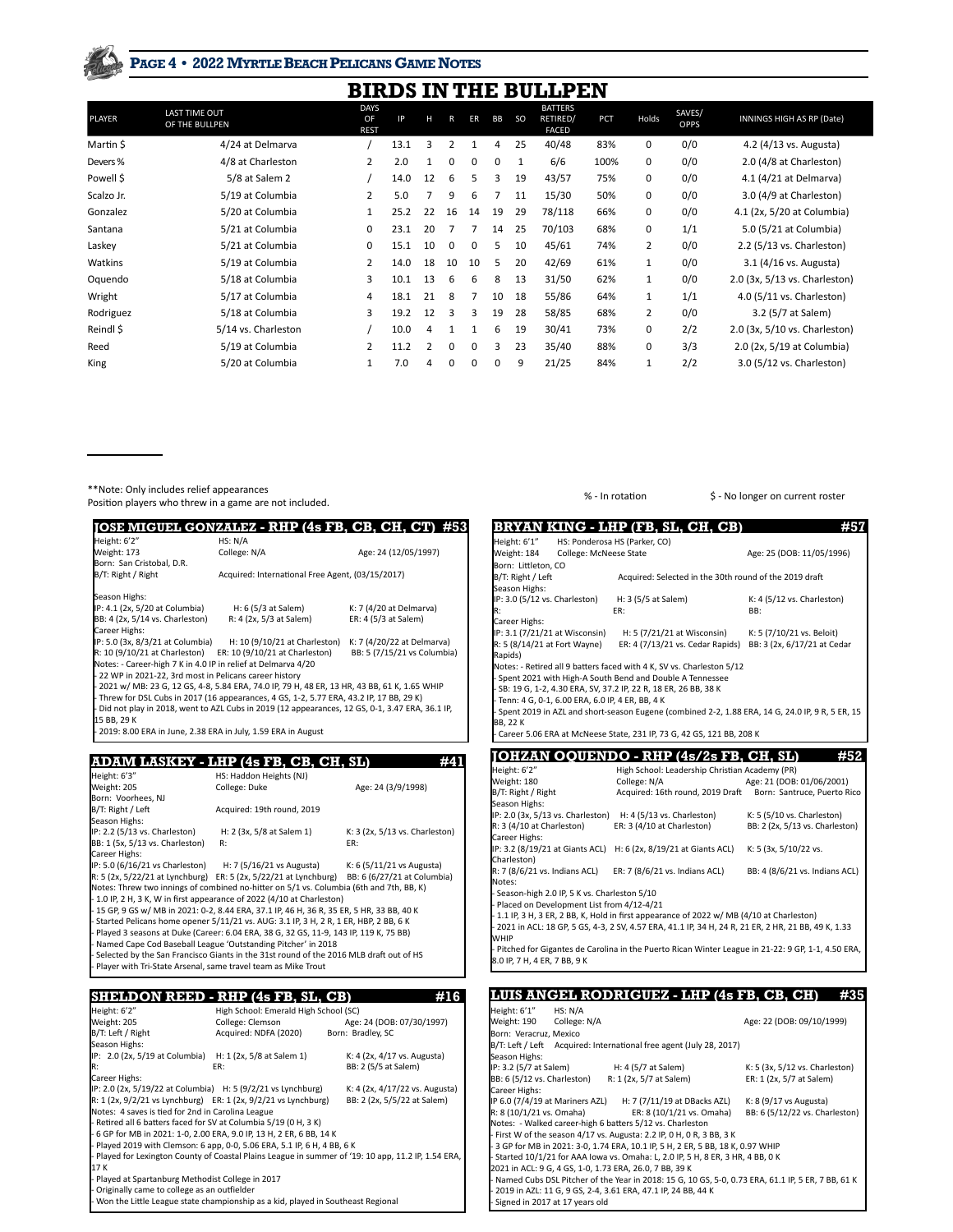## **BIRDS IN THE BULLPEN**

**TYLER SANTANA- RHP (4s FB, CB, SNK, CH, SL)** #17<br>Height: 6'1" HS: Coral Gables (FL) Height: 6'1" HS: Coral Gables (FL)<br>Weight: 205 College: Jacksonville College: Jacksonville Age: 24 (DOB: 05/13/1998) Born: Miami, FL B/T: Right / Right Acquired: Undrafted free agent (July 21, 2021) Season Highs:<br>IP: 5.0 (5/21 at Columbia) IP: 5.0 (5/21 at Columbia) H: 4 (2x, 5/21 at Columbia) K: 6 (5/15 vs. Charleston)<br>R: 2 (2x, 5/10 vs. Charleston) ER: 2 (2x, 5/10 vs. Charleston) BB: 4 (5/10 vs. Charleston R: 2 (2x, 5/10 vs. Charleston) ER: 2 (2x, 5/10 vs. Charleston) BB: 4 (5/10 vs. Charleston) Career Highs: IP: 5.0 (5/21/22 at Columbia) H: 4 (3x, 5/21/22 at Columbia) K: 6 (2x, 5/15/22 vs. Charleston) R: 2 (2x, 5/10/22 vs. Charleston) ER: 2 (2x, 5/10/22 vs. Charleston) BB: 5 (9/14/21 at Quad Cities) Notes: - Season-high 6 K in 4.0 IP vs. Charleston 5/15 (W, 2 H, 0 R, 2 BB) - 1.2 IP, 0 H, 0 R, BB, 2 K in Pelicans debut 4/9 at Charleston -2021 in SB: 8 G, 1 GS, 1-0, 1.50 ERA, 18.0 IP, 16 H, 4 R, 3 ER, 10 BB, 20 K, 1.44 WHIP Pitched one game in ACL and got the save vs. Rockies ACL (2.0 IP, 1 H, 3 K) - Played 5 seasons at Jacksonville: 2021 ASUN All-Tournament team, ASUN Tournament MVP, 2017 ASUN All-Freshmen team 2021 ASUN Tournament: 9.0 IP, 4 H, 7 K vs. Liberty (8.0 IP in first game, 1.0 IP and save in second - Jacksonville program record in career games started (50), strikeouts (285), second in IP (328.1) **CHASE WATKINS - LHP (4s FB, CB, CH, SL) #55** Height: 6'4" HS: St. Francis (CA) Weight: 215 College: Oregon State Age: 22 (DOB: 10/04/1999) Born: Watsonville, CA<br>B/T: Left / Left Acquired: 9th round, 2021 Season Highs: IP: 3.1 (4/16 vs. Augusta) H: 5 (4/28 vs. Columbia) K: 5 (2x, 4/28 vs. Columbia) R: 5 (4/28 vs. Columbia) ER: 3 (4/28 vs. Columbia) BB: 2 (2x, 4/22 at Delmarva) Career Highs: IP: 3.2 (9/16/21 at Rangers ACL) H: 5 (2x, 4/28/22 vs. Columbia) K: 6 (9/7/21 at Rockies ACL) R: 5 (4/28/22 vs. Columbia) ER: 3 (4/28/22 vs. Columbia) BB: 2 (2x, 4/22/22 at Delmarva) Notes: Missed nine games on IL (4/30-5/10) - 2.1 IP, 4 H, 2 ER, 2 BB, 3 K in first appearance of 2022 w/ MB (4/10 at Charleston) - 2021 in ACL: 5 GP, 2-0, 1.59 ERA, 11.1 IP, 10 H, 2 ER, 2 BB, 20 K, 1.06 WHIP 2021 at Oregon State: 25 G, 3-4, 4.88 ERA, 31.1 IP, 22 H, 19 R, 17 ER, 15 BB, 38 K - 2020 at College of Central Florida: 6 G, 5 GS, 4-1, 1.91 ERA, 28.1 IP, 13 H, 9 R, 6 ER, 12 BB, 44 K, 13.98 K/9

Started career at Cal Poly San Luis Obispo

**JAROD WRIGHT PHP (4s/2s FB, CB, SL, CH)** #19 **FRANKIE SCALZO JR. - RHP (4s FB, CB, CH)** #51<br>Height: 6'3" High School: Vista High School (CA) Height: 6'3" High School: Vista High School (CA) Weight: 185 **College: Grand Canyon** Age: 22 (DOB: 11/25, 11/25, 2010)<br>B/T: Right Age: 22 (DOB: 11/25, 2010) Acquired: 14th round: 2021 Born: San Diego: CA Bcquired: 14th round, 2021 Season Highs:<br>IP: 3.0 (4/9 at Charleston) IP: 3.0 (4/9 at Charleston) H: 2 (2x, 4/15 vs. Augusta) K: 6 (4/9 at Charleston)<br>R: 3 (4/9 at Charleston) ER: 2 (4/15 vs. Augusta) BB: 4 (4/15 vs. Augusta) ER: 2 (4/15 vs. Augusta) Career Highs: IP: 3.0 (4/9/22 at Charleston) H: 3 (9/10/21 at Charleston) K: 6 (4/9/22 at Charleston)<br>R: 3 (4/9/22 at Charleston) ER: 2 (4/15/22 vs. Augusta) BB: 4 (4/15/22 vs. Augusta) ER: 2 (4/15/22 vs. Augusta) Notes: -Made return from IL on 5/19 at Columbia (0.0 IP, 3 H, 4 R, 3 ER, BB) - Career-high 6 K, 3.0 IP at Charleston 4/9/22 -5 GP for MB in 2021: 1.13 ERA, 8.0 IP, 6 H, 2 R, 1 ER, 1 BB, 7 K - Went to Grand Canyon University for final three seasons (Career: 55 G, 4 GS, 3.88 ERA, 6-8, 16 SV 99.2 IP, 29 BB, 74 K) Second-team All-WAC in 2021: 12 SV (GCU D1 record, second most in program history), 2.21 ERA 25 G, 11 BB, 31 K) - Started career at San Jose State in 2018 (11 G)

| IARUD WRIUH I                                  |                                                                                               | 15/45 ГD, ОD. 3Ц, ОД<br>.                                                                          |
|------------------------------------------------|-----------------------------------------------------------------------------------------------|----------------------------------------------------------------------------------------------------|
| Height: 6'3"                                   | High School: Arlington (TN)                                                                   |                                                                                                    |
| Weight: 205                                    | College: Southern Mississippi                                                                 | Age: 25 (DOB: 12/15/1996)                                                                          |
| B/T: Right / Right                             | Acquired: FA (2021)                                                                           | Born: Arlington, TN                                                                                |
| Season Highs:                                  |                                                                                               |                                                                                                    |
| IP: 4.0 (5/11 vs. Charleston)                  | H: 4 (5/11 vs. Charleston)                                                                    | K: 5 (4/19 at Delmarva)                                                                            |
| R: 2 (2x, 5/4 at Salem)                        | ER: 2 (2x, 5/4 at Salem)                                                                      | BB: 3 (4/30 vs. Columbia)                                                                          |
| Career Highs:                                  |                                                                                               |                                                                                                    |
|                                                | IP: 4.0 (3x, 5/11/22 vs. Charleston) H: 5 (2x, 7/17/21 vs Columbia)                           | K: 6 (8/12/21 vs Charleston)                                                                       |
|                                                | R: 4 (2x, 6/26/21 at Columbia) ER: 4 (6/17/21 vs Charleston)                                  | BB: 3 (4/30/22 vs. Columbia)                                                                       |
| Notes:                                         |                                                                                               |                                                                                                    |
|                                                | - Season-high 5 K in 3.0 IP, 2 H, 1 R, 0 ER 4/19 at Delmarva                                  |                                                                                                    |
|                                                | - 0.1 IP, 1 H, 1 BB, SV in first appearance of 2022 w/ MB (4/10 at Charleston)                |                                                                                                    |
|                                                |                                                                                               | 26 GP w/ MB in 2021: 203, 3.59 ERA, 3 SV, 52.2 IP, 37 H, 23 R, 21 ER, 7 HR, 19 BB, 50 K, 1.06 WHIP |
|                                                | Ended 2021 w/ 1.00 ERA in 5 G, 9.0 IP in month of September (7 H, 1 ER, 3 BB, 10 K)           |                                                                                                    |
| Gave up two walk-off homers in 2021 with MB    |                                                                                               |                                                                                                    |
| - Played 2018 and 2019 at Southern Mississippi |                                                                                               |                                                                                                    |
|                                                | - Career: 7.20 ERA, 3-4, 34 G, 9 GS, 55 IP, 44 ER, 27 BB, 38 K                                |                                                                                                    |
|                                                | - Father Skipper was a baseball player at Ole Miss and spent time in the Braves org ('86-'91) |                                                                                                    |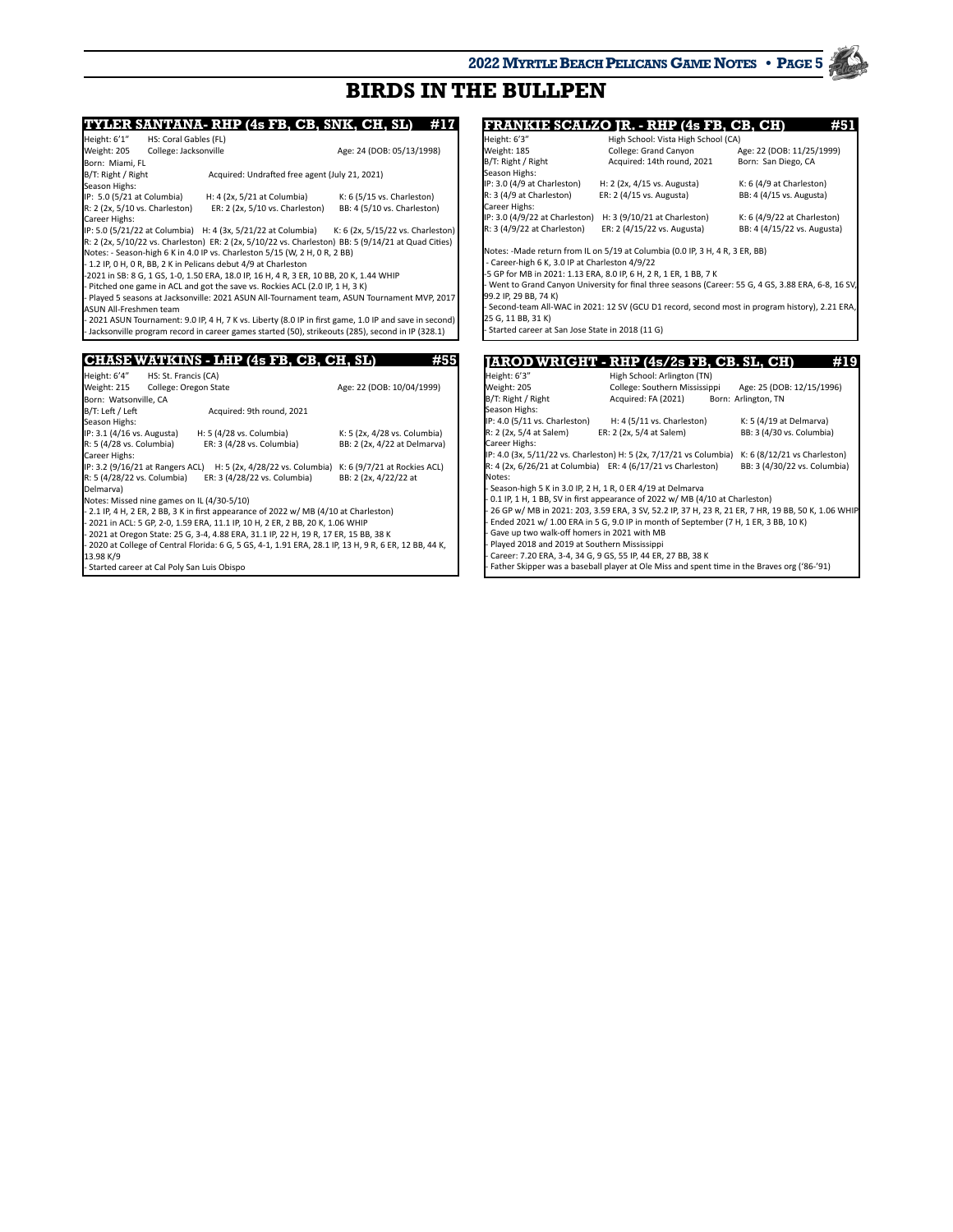## **HOME RUNS, PITCHING AND DEFENSE**

## **HOME RUNS**

| PLAYER (TOTAL)       | <b>SOLO</b>             | 2-RUN        | 3-RUN        | CS |
|----------------------|-------------------------|--------------|--------------|----|
| <b>Felix Stevens</b> |                         | 2            |              |    |
| <b>Ethan Hearn</b>   | $\overline{2}$          |              |              |    |
| Pete Crow-Armstrong  | 1                       | 3            | $\mathbf{1}$ |    |
| Jacob Wetzel         |                         | $\mathbf{1}$ |              |    |
| BJ Murray Jr.        | $\overline{\mathbf{z}}$ |              |              |    |
| Juan Mora            | 1                       |              | $\mathbf{1}$ |    |
| Kevin Alcantara      | 1                       | 1            | 1            | 1  |
| Peter Matt           |                         | $\mathbf{1}$ | $\mathbf{1}$ |    |
| Kevin Made           | 1                       | 1            |              |    |
| Ezequiel Pagan       | 3                       |              |              |    |
| James Triantos       | $\mathbf{1}$            |              |              |    |
| Reginald Preciado    | 1                       |              |              |    |
|                      |                         |              |              |    |
|                      |                         |              |              |    |

Total 13 9 4 1

Statistics only include time with the Myrtle Beach Pelicans.

| <b>PITCHER BREAKDOWN</b> |  |  |  |                                        |  |  |  |                                                                     |  |
|--------------------------|--|--|--|----------------------------------------|--|--|--|---------------------------------------------------------------------|--|
|                          |  |  |  |                                        |  |  |  | Rec. IP ERA $H(79)$ R ER BB $(79)$ SO $(79)$ HR $(79)$              |  |
|                          |  |  |  |                                        |  |  |  | Starters 9-8 142.1 3.48 117 (7.4) 73 55 63 (4.0) 160 (10.1) 7 (0.4) |  |
|                          |  |  |  | Relievers 18-3 188.2 2.77 149 (7.1) 68 |  |  |  | 58 103 (4.9) 252 (12.0) 7 (0.3)                                     |  |

| <b>CATCHER BREAKDOWN</b> |    |       |    |                                 |          |    |     |  |  |
|--------------------------|----|-------|----|---------------------------------|----------|----|-----|--|--|
|                          | G  |       |    | INN ER CERA CS SBA* PCT% PB CPO |          |    |     |  |  |
| Hearn                    | 25 | 221.0 | 73 | 297                             | 8        | 50 | 16% |  |  |
| Quintero                 | 12 | 100.0 | 35 | 3.15                            | $\Omega$ | 20 | 0%  |  |  |
| Fabrizio                 |    | 10.0  |    | 0.90                            | 0        | 0  | 0%  |  |  |

\*Excludes CS/SBA when pitcher picks off, which result in a CS and SB credited on failed pickoff plays

|     | WALK-OFF TRACKER |         |     |                                                                                                                                                                                                                                 |  |  |  |  |  |  |
|-----|------------------|---------|-----|---------------------------------------------------------------------------------------------------------------------------------------------------------------------------------------------------------------------------------|--|--|--|--|--|--|
| W/L | <b>DATE</b>      | OPP     | INN | WHAT HAPPENED                                                                                                                                                                                                                   |  |  |  |  |  |  |
| w   | 4/12             | Augusta | 12  | With a runner on third and nobody out, Kevin Alcantara<br>looped a single to left in his first game with MB to score<br>Yeison Santana and win 2-1.                                                                             |  |  |  |  |  |  |
| w   | 4/14             | Augusta | 9   | With the bases loaded and two outs, Ethan Hearn rolled a<br>grounder up the middle to score Pete Crow-Armstrong and<br>win 3-2 in the bottom of the ninth.                                                                      |  |  |  |  |  |  |
| w   | 4/16             | Augusta | q   | James Triantos floated a single to right field to load the bases in the<br>ninth, but the throw from Augusta RF Kadon Morton skipped off the<br>first baseman and allowed Yeison Santana to score the winning run<br>to win 5-4 |  |  |  |  |  |  |

|               | <b>CONTROLLING THE RUNNING GAME</b> |                 |                         |                         |              |      |
|---------------|-------------------------------------|-----------------|-------------------------|-------------------------|--------------|------|
| <b>PLAYER</b> | <b>CS/SBA</b>                       | $\mathbf{CS}$ % | PO                      | WP                      | BK           | IP   |
| Schlaffer     | 0/6                                 | 0%              | $\overline{\mathbf{z}}$ | 5                       | 4            | 27.1 |
| Martin        | 0/2                                 | 0%              | $\Omega$                | $\mathbf{1}$            | $\Omega$     | 13.1 |
| Devers        | 0/2                                 | 0%              | $\mathbf{1}$            | $\overline{2}$          | $\Omega$     | 29.1 |
| Powell        | 1/4                                 | 25%             | $\Omega$                | $\Omega$                | $\Omega$     | 19.0 |
| Little        | 1/10                                | 10%             | $\Omega$                | $\mathbf{1}$            | $\Omega$     | 19.2 |
| Scalzo Jr.    | 0/1                                 | 0%              | $\mathbf{1}$            | $\mathbf{1}$            | $\mathbf{1}$ | 5.0  |
| Gonzalez      | 1/11                                | 9%              | $\Omega$                | 5                       | $\Omega$     | 25.2 |
| Santana       | 1/5                                 | 20%             | $\Omega$                | 4                       | $\Omega$     | 23.1 |
| Gallardo      | 0/8                                 | 0%              | $\mathbf{1}$            | $\Omega$                | $\Omega$     | 33.2 |
| Laskey        | 1/3                                 | 33%             | $\Omega$                | $\mathbf{1}$            | $\Omega$     | 15.1 |
| Watkins       | 1/5                                 | 20%             | $\mathbf{1}$            | 4                       | $\Omega$     | 14.0 |
| Oquendo       | 0/1                                 | 0%              | $\Omega$                | $\overline{\mathbf{z}}$ | $\Omega$     | 10.1 |
| Wright        | 0/0                                 | 0%              | $\Omega$                | $\Omega$                | $\Omega$     | 18.1 |
| Hodge         | 1/9                                 | 11%             | $\Omega$                | $\overline{\mathbf{z}}$ | $\mathbf{1}$ | 29.1 |
| Rodriguez     | 3/4                                 | 75%             | $\overline{a}$          | 5                       | $\Omega$     | 19.2 |
| Reindl        | 0/1                                 | 0%              | $\Omega$                | $\overline{2}$          | $\Omega$     | 10.0 |
| Reed          | 0/1                                 | 0%              | $\Omega$                | $\mathbf{1}$            | 0            | 11.2 |
| King          | 0/0                                 | 0%              | $\mathbf 0$             | $\mathbf{1}$            | 0            | 7.0  |

|                      |      |          | <b>GAMES AFFECTED BY WEATHER</b> |               |             |
|----------------------|------|----------|----------------------------------|---------------|-------------|
| <b>LOCATION DATE</b> |      | OPP      | DELAY TIME                       | <b>RESULT</b> | RESCHED FOR |
| Myrtle Beach         | 4/26 | Columbia | $-$                              | Postponed     | $4/27$ (DH) |
| Salem                | 5/7  | Salem    | $- -$                            | Postponed     | $5/8$ (DH)  |

| <b>TOTALS</b> | 10/71 | 14% | 36 | 6. | 333.0 |
|---------------|-------|-----|----|----|-------|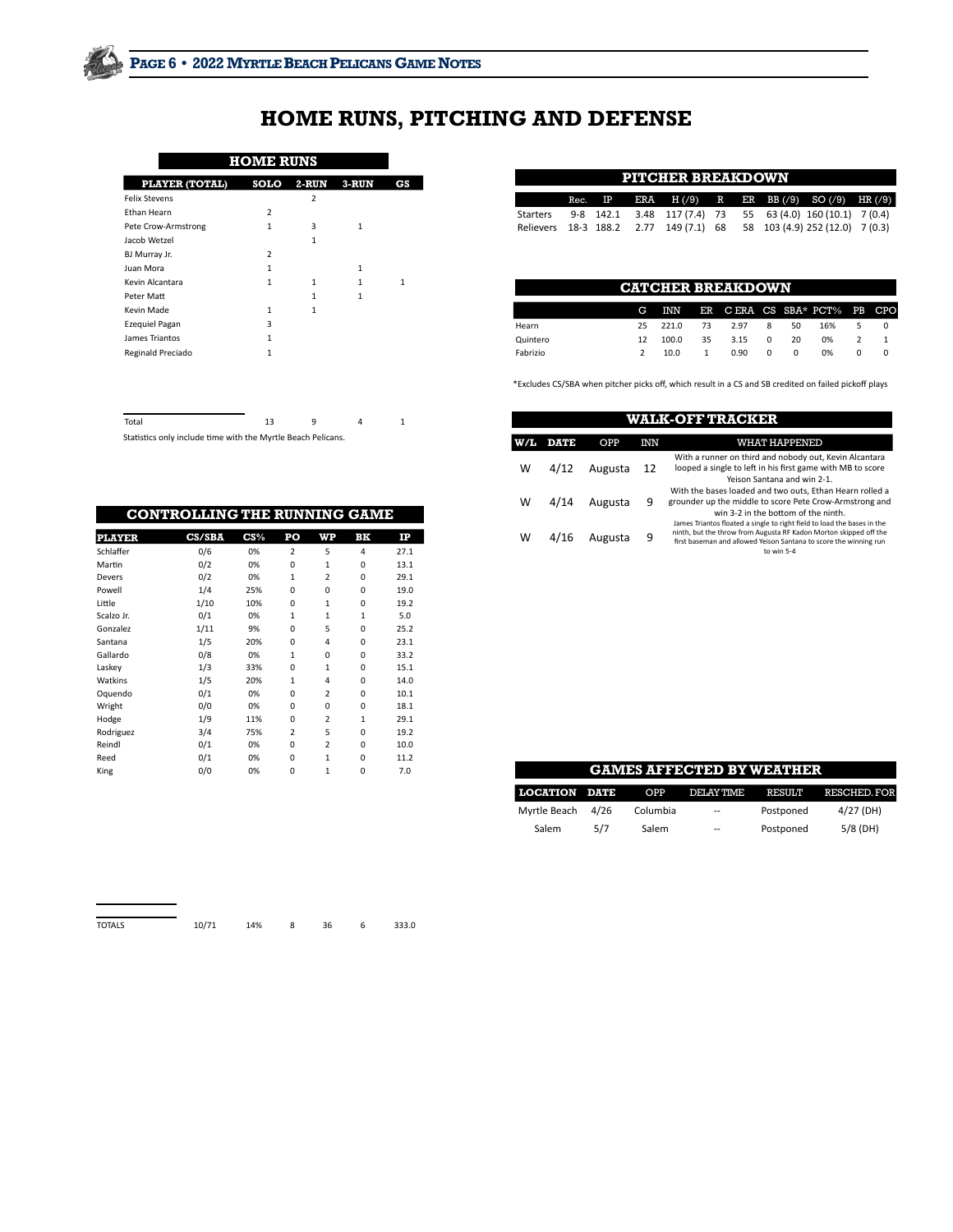## PAGE 7 · 2022 MYRTLE BEACH PELICANS GAME NOTES

|                                                                                                                                                                                                                                                                  |                                                                                                                                                                                                                                                                                                      | íordered alphabetically                                                                                                                                                                                                                                       |                                                                                                                                                                                                                                                        |                                                                                                                                                                                                                                                                                                                                                                                                                                                          |                |                   |   |  |                                  |
|------------------------------------------------------------------------------------------------------------------------------------------------------------------------------------------------------------------------------------------------------------------|------------------------------------------------------------------------------------------------------------------------------------------------------------------------------------------------------------------------------------------------------------------------------------------------------|---------------------------------------------------------------------------------------------------------------------------------------------------------------------------------------------------------------------------------------------------------------|--------------------------------------------------------------------------------------------------------------------------------------------------------------------------------------------------------------------------------------------------------|----------------------------------------------------------------------------------------------------------------------------------------------------------------------------------------------------------------------------------------------------------------------------------------------------------------------------------------------------------------------------------------------------------------------------------------------------------|----------------|-------------------|---|--|----------------------------------|
| <b>KEVIN ALCANTARA - OF</b>                                                                                                                                                                                                                                      |                                                                                                                                                                                                                                                                                                      |                                                                                                                                                                                                                                                               |                                                                                                                                                                                                                                                        |                                                                                                                                                                                                                                                                                                                                                                                                                                                          |                |                   |   |  | #12                              |
| Height: 6'6"<br>Weight: 188                                                                                                                                                                                                                                      | HS: N/A<br>College: N/A                                                                                                                                                                                                                                                                              |                                                                                                                                                                                                                                                               |                                                                                                                                                                                                                                                        | Born: Santo Domingo, Dominican Republic                                                                                                                                                                                                                                                                                                                                                                                                                  |                |                   |   |  |                                  |
| B/T: Right / Right                                                                                                                                                                                                                                               |                                                                                                                                                                                                                                                                                                      | Acquired: Trade (07/29/2021 from Yankees)                                                                                                                                                                                                                     |                                                                                                                                                                                                                                                        | Age: 19 (DOB: 07/12/2002)                                                                                                                                                                                                                                                                                                                                                                                                                                |                |                   |   |  |                                  |
| 2022 Homers Solo                                                                                                                                                                                                                                                 | GS<br>2R<br>3R                                                                                                                                                                                                                                                                                       | Last home run, At-bats since                                                                                                                                                                                                                                  | Longest Hit Streak                                                                                                                                                                                                                                     | 2022 Season                                                                                                                                                                                                                                                                                                                                                                                                                                              | $\overline{2}$ |                   |   |  | <b>TOTAL</b>                     |
| 4<br>1<br>Multi-HR Games: -                                                                                                                                                                                                                                      | $\mathbf{1}$<br>$\mathbf{1}$<br>$\mathbf{1}$                                                                                                                                                                                                                                                         | 5/17 at Columbia, 11                                                                                                                                                                                                                                          | 6 (2x, 5/11-5/17)<br>8-24, 2 HR, 2 2B, 7 RBI                                                                                                                                                                                                           | Muti-Hit Games<br>Multi-RBI Games                                                                                                                                                                                                                                                                                                                                                                                                                        | 6<br>4         | 1<br>$\mathbf{1}$ | 2 |  | $\overline{7}$<br>$\overline{7}$ |
|                                                                                                                                                                                                                                                                  | <b>SEASON HIGHS</b>                                                                                                                                                                                                                                                                                  |                                                                                                                                                                                                                                                               |                                                                                                                                                                                                                                                        | <b>CAREER HIGHS</b>                                                                                                                                                                                                                                                                                                                                                                                                                                      |                |                   |   |  |                                  |
| AB: 6 (4/20 at Delmarva)<br>3 (4/16 vs. Augusta)<br>H:<br>2 (5x, 5/17 at Columbia)<br>R:<br>HR: 1 (4x, 5/17 at Columbia)<br>RBI: 4 (2x, 5/12 vs. Charleston)<br>4 (4/23 at Delmarva)<br>к:<br>BB: 2 (2x, 5/10 vs. Charleston)<br>SB: 1 (4x, 5/8 at Salem 1)      |                                                                                                                                                                                                                                                                                                      | AB:<br>H:<br>R:<br>HR:<br>RBI:<br>К:<br>BB:<br>SB:                                                                                                                                                                                                            | 6 (2x, 4/20/22 at Delmarva)<br>4 (6/11/19 vs. GCL Phillies)<br>3 (4x, 8/2/21 at Brewers ACL)<br>1 (9x, 5/17/22 at Columbia)<br>4 (2x, 5/12/22 vs. Charleston)<br>4 (4/23/22 at Delmarva)<br>2 (5x, 5/10/22 vs. Charleston)<br>1 (13x, 5/5/22 at Salem) |                                                                                                                                                                                                                                                                                                                                                                                                                                                          |                |                   |   |  |                                  |
|                                                                                                                                                                                                                                                                  |                                                                                                                                                                                                                                                                                                      | 2022 Season                                                                                                                                                                                                                                                   |                                                                                                                                                                                                                                                        | Other Career Notes / Misc. Bio                                                                                                                                                                                                                                                                                                                                                                                                                           |                |                   |   |  |                                  |
| Pelicans debut<br>vs. AUG                                                                                                                                                                                                                                        | Walk-off single in 12th inning on 4/12 vs. Augusta in<br>First three-hit game with 3B, 2B, 1B, 2 RBI on 4/16                                                                                                                                                                                         | - 19-game on-base streak 4/27-5/19 (20-69, 12 BB)<br>- First HR of season on 5/1 vs. COL, two-run shot to left<br>- 2-12, HR, 2B, 2 RBI, 2 R, 2 BB, 5 K this series at<br>Columbia (3 GP)                                                                     |                                                                                                                                                                                                                                                        | - Acquired in trade that sent Anthony Rizzo to the Yankees<br>- Cubs prospect ranks: 7 (MLB Pipeline), 6 (Baseball America)<br>- 2021 in Rk ball: .345 avg, 41-119, 5 HR, 5 3B, 4 2B, 24 RBI, 17 BB, 36<br>K (25 GP with Cubs, 9 with Yankees)                                                                                                                                                                                                           |                |                   |   |  |                                  |
| Charleston (6 GP)                                                                                                                                                                                                                                                | 6-23, HR, 2B, 5 RBI, 4 R, 2 BB, 9 K last series vs.                                                                                                                                                                                                                                                  | - 2-5, 3-run HR, 2B at Salem 5/7<br>- 1-5, Grand Slam vs. Charleston 5/12                                                                                                                                                                                     |                                                                                                                                                                                                                                                        | - Signed with Yankees in 2018 at 16 y/o for \$1 million<br>- Played just 9 games in DSL in 2019 before being moved up to FCL                                                                                                                                                                                                                                                                                                                             |                |                   |   |  |                                  |
|                                                                                                                                                                                                                                                                  | PETE CROW-ARMSTRONG - OF                                                                                                                                                                                                                                                                             |                                                                                                                                                                                                                                                               |                                                                                                                                                                                                                                                        |                                                                                                                                                                                                                                                                                                                                                                                                                                                          |                |                   |   |  | #39                              |
| Height: 6'0"<br>Weight: 184                                                                                                                                                                                                                                      | <b>HS: Harvard Westlake</b><br>College: N/A                                                                                                                                                                                                                                                          |                                                                                                                                                                                                                                                               | Born: Sherman Oaks, CA                                                                                                                                                                                                                                 |                                                                                                                                                                                                                                                                                                                                                                                                                                                          |                |                   |   |  |                                  |
| B/T: Left / Left                                                                                                                                                                                                                                                 |                                                                                                                                                                                                                                                                                                      | Acquired: Trade (07/30/2021 from Mets)                                                                                                                                                                                                                        |                                                                                                                                                                                                                                                        | Age: 20 (DOB: 03/25/2002)                                                                                                                                                                                                                                                                                                                                                                                                                                |                |                   |   |  |                                  |
| 2022 Homers Solo                                                                                                                                                                                                                                                 | 3R<br><b>GS</b><br>2R                                                                                                                                                                                                                                                                                | Last home run, At-bats since                                                                                                                                                                                                                                  | Longest Hit Streak                                                                                                                                                                                                                                     | 2022 Season                                                                                                                                                                                                                                                                                                                                                                                                                                              |                |                   |   |  | <b>TOTAL</b>                     |
| 5<br>$\mathbf{1}$<br>Multi-HR Games: -                                                                                                                                                                                                                           | 3<br>$\mathbf{1}$<br>ä,                                                                                                                                                                                                                                                                              | 5/20 at Columbia, 6                                                                                                                                                                                                                                           | 15 (4/22-5/10)                                                                                                                                                                                                                                         | Muti-Hit Games<br>30-65, 2 HR, 3 2B, 13 RBI, 6 BB, 15 K Multi-RBI Games                                                                                                                                                                                                                                                                                                                                                                                  | 11<br>6        | 6<br>2            |   |  | 17<br>8                          |
|                                                                                                                                                                                                                                                                  | <b>SEASON HIGHS</b>                                                                                                                                                                                                                                                                                  |                                                                                                                                                                                                                                                               |                                                                                                                                                                                                                                                        | <b>CAREER HIGHS</b>                                                                                                                                                                                                                                                                                                                                                                                                                                      |                |                   |   |  |                                  |
| AB: 6 (2x, 5/18 at Columbia)<br>3 (6x, 5/20 at Columbia)<br>H:<br>3 (3x, 5/20 at Columbia)<br>R:<br>HR: 1 (5x, 5/20 at Columbia)<br>RBI: 3 (2x, 4/23 at Delmarva)<br>3 (4/30 vs. Columbia)<br>К:<br>BB: 2 (3x, 5/19 at Columbia)<br>SB: 2 (2x, 4/17 vs. Augusta) |                                                                                                                                                                                                                                                                                                      | AB:<br>Н:<br>R:<br>HR:<br>RBI:<br>К:<br>BB:<br>SB:                                                                                                                                                                                                            | 6 (2x, 5/18/22 at Columbia)<br>3 (7x, 5/20/22 at Columbia)<br>3 (3x, 5/20/22 at Columbia)<br>1 (5x, 5/20/22 at Columbia)<br>3 (2x, 4/23/22 at Delmarva)<br>3 (4/30/22 vs. Columbia)<br>4 (5/5/21 vs. Jupiter)<br>2 (2x, 4/17/22 vs. Augusta)           |                                                                                                                                                                                                                                                                                                                                                                                                                                                          |                |                   |   |  |                                  |
|                                                                                                                                                                                                                                                                  |                                                                                                                                                                                                                                                                                                      | 2022 Season                                                                                                                                                                                                                                                   |                                                                                                                                                                                                                                                        | Other Career Notes / Misc. Bio                                                                                                                                                                                                                                                                                                                                                                                                                           |                |                   |   |  |                                  |
| 2B, 14 BB, 17 K, 24 R)                                                                                                                                                                                                                                           | - Cubs Minor League Player of the Month for April<br>(.375, 24 H, 3 HR, 4 2B, 3B, 13 RBI, .1083 OPS)<br>7 multi-hit games in a row 4/28-5/7 (second-most in MB history)<br>First career HR on a two-run inside-the-parker 4/19 at Delmarva<br>23-game on-base streak 4/14-5/12 (36-90, 4 HR, 2 3B, 3 | - 4-20, 3B, 3 RBI, 4 R, 3 BB, 4 K, SB last series vs.<br>Charleston (5 GP)<br>10-23, HR, 3B, 2B, 3 RBI, 6 R, 4 BB, 5 K, SB, CS this<br>series at Columbia (5 GP)<br>1st in CAR League in OPS (1.039), Hits (50), 2nd in AVG (.376),<br>OBP (.468), SLG (.571) |                                                                                                                                                                                                                                                        | - Acquired in trade that sent Javy Baez to Mets on July 30, 2021<br>- 19th overall pick by Mets in 2020 draft out of high school<br>- Rated No. 4 Cubs prospect (Baseball America). No. 6 (MLB Pipeline), No. 2 (Prospects Live)<br>- 2021 w/ Low-A St. Lucie: 6 G, .417 avg, 10-24, 2 2B, 4 RBI, 7 BB, 6<br>SO (Torn labrum required season-ending surgery in May)<br>- Mother is Ashley Crow, played in TV show "Heroes" and movie "Little Big League" |                |                   |   |  |                                  |

| <b>MIGUEL FABRIZIO- C</b>                                                                                                                                                                              |                                                     |                                                                                                                                                                                                                                               |                                                                                                                           |                           |    |   | #8           |
|--------------------------------------------------------------------------------------------------------------------------------------------------------------------------------------------------------|-----------------------------------------------------|-----------------------------------------------------------------------------------------------------------------------------------------------------------------------------------------------------------------------------------------------|---------------------------------------------------------------------------------------------------------------------------|---------------------------|----|---|--------------|
| Height: 5'11"<br>Weight: 178                                                                                                                                                                           | High School: N/A<br>College: N/A                    |                                                                                                                                                                                                                                               | Born: Maiquetia, Venezuela                                                                                                |                           |    |   |              |
| B/T: Left / Right                                                                                                                                                                                      | Acquired: International Free Agent (August 7, 2017) |                                                                                                                                                                                                                                               |                                                                                                                           | Age: 21 (DOB: 09/26/2000) |    |   |              |
| 2022 Homers<br>Solo<br>3R<br><b>GS</b><br>2R                                                                                                                                                           | Last home run, At-bats since                        | Longest Hit Streak                                                                                                                                                                                                                            | 2022 Season                                                                                                               |                           | -3 | 5 | <b>TOTAL</b> |
| Multi-HR Games: -                                                                                                                                                                                      |                                                     | 2 (2x, 4/27-4/28)<br>2-6, RBI, R, BB, 2 K                                                                                                                                                                                                     | multi-hit games<br>multi-RBI games                                                                                        |                           |    |   |              |
| <b>SEASON HIGHS</b>                                                                                                                                                                                    |                                                     |                                                                                                                                                                                                                                               | <b>CAREER HIGHS</b>                                                                                                       |                           |    |   |              |
| 5 (2x, 4/21 at Delmarva)<br>AB:<br>H:<br>3 (4/21 at Delmarva)<br>R:<br>2 (4/20 at Delmarva)<br>HR:<br>RBI:<br>3 (4/20 at Delmarva)<br>К:<br>4 (4/15 vs. Augusta)<br>2 (4/23 at Delmarva)<br>BB:<br>SB: | AB:<br>H:<br>R:<br>HR:<br>RBI:<br>К:<br>BB:<br>SB:  | 6 (2x, 7/7/21 at DBacks ACL)<br>4 (3x, 9/6/21 vs Giants ACL)<br>3 (7/9/21 at DBacks ACL)<br>1 (5x, 9/6/21 vs Giants ACL)<br>4 (8/28/21 at A's ACL)<br>4 (4/15/22 vs. Augusta)<br>2 (6x, 4/23/22 at Delmarva)<br>1 (4x, 9/2/21 vs Rockies ACL) |                                                                                                                           |                           |    |   |              |
|                                                                                                                                                                                                        | 2022 Season                                         |                                                                                                                                                                                                                                               | Other Career Notes / Misc. Bio                                                                                            |                           |    |   |              |
| - 0-4, RBI, K in 2022 debut at DH 4/9 at Charleston<br>$-0-4$ , 4 K vs. Augusta 4/15                                                                                                                   | - 0-3, BB last series vs. Charleston (1 GP)         |                                                                                                                                                                                                                                               | - 2021: 33 games in ACL: .372 avg, .441 OBP, .584 slg, 42 H, 2<br>HR, 3B, 16 2B, 28 RBI, 14 BB, 38 K, 2 SB (15 SBA, 4 CS) |                           |    |   |              |
| First multi-rbi game 4/20 at Delmarva (1-5, 2B, 3 RBI)                                                                                                                                                 |                                                     |                                                                                                                                                                                                                                               | - 2 GP for MB in 2021: 0-6, 3 K (Both at DH)                                                                              |                           |    |   |              |
| 1-10, RBI, BB, 3 K in series at Salem (3 GP)                                                                                                                                                           |                                                     |                                                                                                                                                                                                                                               | - 2021 Arizona Complex League All-Star                                                                                    |                           |    |   |              |
|                                                                                                                                                                                                        |                                                     |                                                                                                                                                                                                                                               | 2019 in DSL (43 games): .270 avg, 34 H, 2 HR, 2 3B, 6 2B, 18 RBI, 16<br>BB, 20 K, SB, 2 CS (18 CS, 22 SBA)                |                           |    |   |              |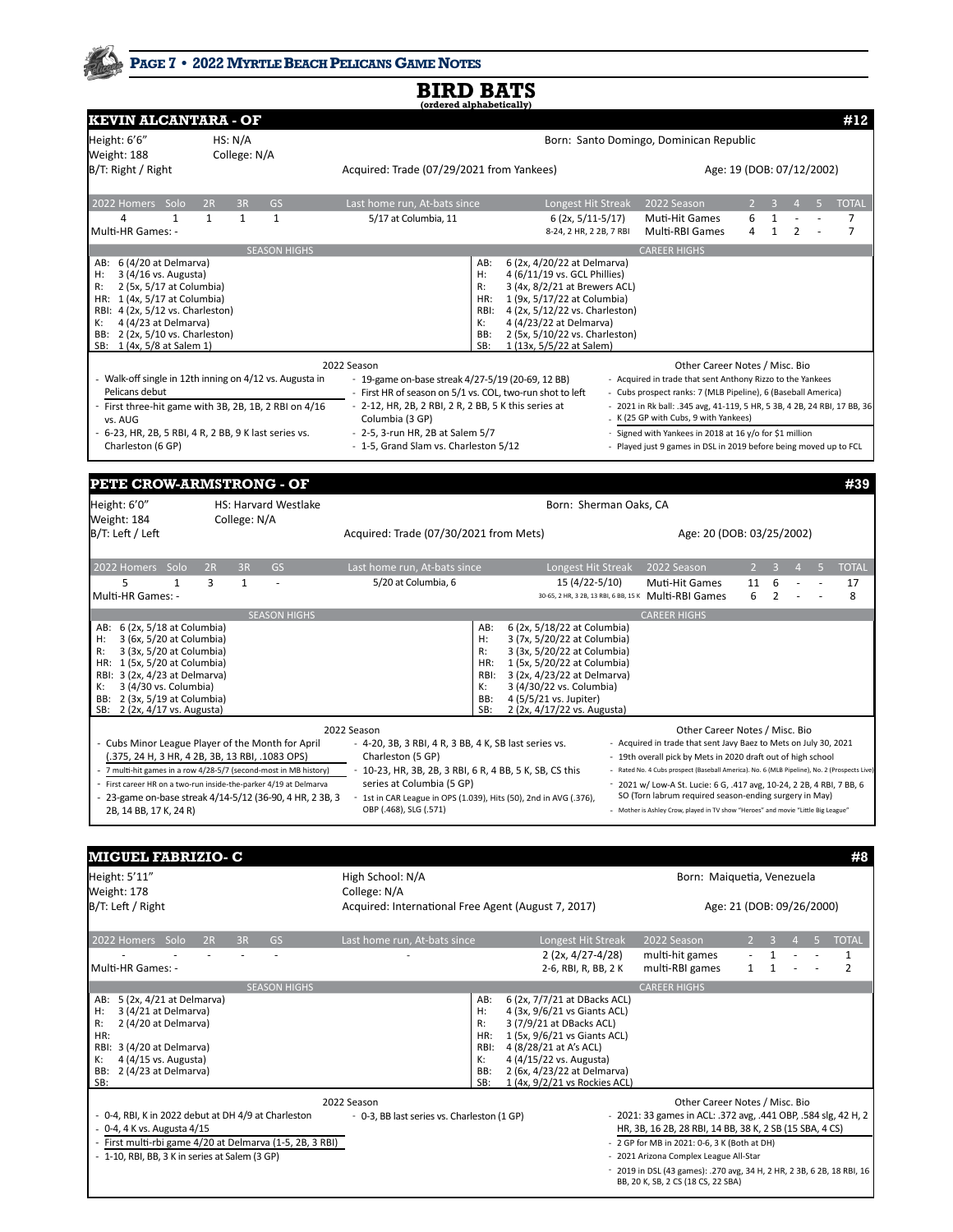| ETHAN HEARN - C                                                                                                   |                                                                         |                                                                         |                    |                                                                                                                                        |                               |              | #6           |
|-------------------------------------------------------------------------------------------------------------------|-------------------------------------------------------------------------|-------------------------------------------------------------------------|--------------------|----------------------------------------------------------------------------------------------------------------------------------------|-------------------------------|--------------|--------------|
| Height: 5'10"                                                                                                     | HS: Mobile Christian (Mobile, AL)                                       |                                                                         |                    |                                                                                                                                        | Born: Mobile, AL              |              |              |
| Weight: 200                                                                                                       | College: N/A                                                            |                                                                         |                    |                                                                                                                                        |                               |              |              |
| B/T: Left / Right                                                                                                 | Acquired: 6th round draft pick, 2019                                    |                                                                         |                    |                                                                                                                                        | Age: 21 (DOB: 08/31/2000)     |              |              |
| 2022 Homers Solo<br>2R<br>3R<br><b>GS</b>                                                                         | Last home run, At-bats since                                            | Longest Hit Streak                                                      |                    | 2022 Season (w/MB)                                                                                                                     | 2                             |              | <b>TOTAL</b> |
| $\overline{2}$<br>2                                                                                               | 4/28 vs. Columbia, 46                                                   | $4(4/28-5/4)$                                                           |                    | Muti-Hit Games                                                                                                                         | 3                             |              | 3            |
| Multi-HR Games:                                                                                                   |                                                                         | 6-16, HR, 2B, 4 RBI, 8 R Multi-RBI Games                                |                    |                                                                                                                                        | $\mathbf{1}$                  |              | $\mathbf{1}$ |
| <b>SEASON HIGHS</b><br>AB: 6 (4/20 at Delmarva)                                                                   |                                                                         | AB:<br>6 (3x, 4/20/22 at Delmarva)                                      |                    | <b>CAREER HIGHS</b>                                                                                                                    |                               |              |              |
| 2 (3x, 5/21 at Columbia)<br>H:                                                                                    |                                                                         | н:<br>2 (12x, 5/21/22 at Columbia)                                      |                    |                                                                                                                                        |                               |              |              |
| 4 (5/4 at Salem)<br>R:<br>HR: 1 (2x, 4/28 vs. Columbia)                                                           |                                                                         | R:<br>4 (5/4/22 at Salem)<br>HR:<br>2 (7/22/21 vs Charleston)           |                    |                                                                                                                                        |                               |              |              |
| RBI: 2 (2x, 5/4 at Salem                                                                                          |                                                                         | RBI:<br>4 (9/11/21 at Charleston)                                       |                    |                                                                                                                                        |                               |              |              |
| 3 (4/12 vs. Augusta)<br>к:                                                                                        |                                                                         | 3 (19x, 4/12/22 vs. Augusta)<br>К:                                      |                    |                                                                                                                                        |                               |              |              |
| BB: 2 (3x, 5/10 vs. Charleston)<br>SB: 1 (5x, 5/7 at Salem)                                                       |                                                                         | BB:<br>2 (6x, 5/10/22 vs. Charleston)<br>SB:<br>1 (6x, 5/7/22 at Salem) |                    |                                                                                                                                        |                               |              |              |
|                                                                                                                   | 2022 Season                                                             |                                                                         |                    | Other Career Notes / Misc. Bio                                                                                                         |                               |              |              |
| - Opening night starter at C (1-3, K, E)                                                                          | - 3-14, 3B, RBI, 3 R, 2 BB, 7 K, 12 SB allowed, 2 CS last               |                                                                         |                    | 2021 w/ MB: 62 GP, .176 avg, .271 OBP, .321 SLG, 34 H, 6 HR, 8 2B,                                                                     |                               |              |              |
| - First SB since 2019 on 4/12/22 vs. Augusta (2 in<br>career)                                                     | series vs. Charleston (4 GP)                                            |                                                                         |                    | 1 3B, 22 BB, 100 K (13 3 SO games)                                                                                                     |                               |              |              |
| - Walk-off single w/ bases loaded, 2 outs in ninth vs.                                                            | 2-9, 3B, RBI, R, BB, 5 K this series at Columbia (3 GP)                 |                                                                         |                    | Led Low-A East with 27 CS, 61 SBA (31% CS) in 2021<br>- Only Pelican w/ multi-HR game in 2021 (7/22 vs. Charleston)                    |                               |              |              |
| Augusta 4/14                                                                                                      | - 43 SB allowed is most in CAR league, 10 CS is T-3rd                   |                                                                         |                    | 2019 in AZL: 23 G, .163 avg, 13 H, 3 2B, 2 HR, 14 RBI, 13 BB, 36                                                                       |                               |              |              |
| - First HR of season on a solo shot 4/19 at Delmarva                                                              | - Caught all 9 innings of combined no-hitter vs. COL 5/1 (11 K)         |                                                                         | SO, 1SB            |                                                                                                                                        |                               |              |              |
| KEVIN MADE - IF                                                                                                   |                                                                         |                                                                         |                    |                                                                                                                                        |                               |              | #56          |
|                                                                                                                   | High School: N/A                                                        |                                                                         |                    |                                                                                                                                        |                               |              |              |
| Height: 5'10<br>Weight: 160                                                                                       | College: N/A                                                            |                                                                         |                    | Born: Bani, Dominican Republic                                                                                                         |                               |              |              |
| B/T: Right / Right                                                                                                | Acquired: International Free Agent (July 2, 2019)                       |                                                                         |                    |                                                                                                                                        | Age: 19 (09/10/2002)          |              |              |
|                                                                                                                   |                                                                         |                                                                         |                    |                                                                                                                                        |                               |              |              |
| 2022 Homers Solo<br>2R<br>3R<br><b>GS</b>                                                                         | Last home run, At-bats since                                            | Longest Hit Streak                                                      |                    | 2022 Season                                                                                                                            |                               |              | <b>TOTAL</b> |
| $\overline{2}$<br>$\mathbf{1}$<br>$\mathbf{1}$                                                                    | 5/19 at Columbia, 6                                                     | $9(5/11-5/20)$                                                          |                    | multi-hit games                                                                                                                        | 5                             |              | 5            |
| Multi-HR Games: -                                                                                                 |                                                                         | 12-35, HR, 2 2B, 3 RBI                                                  |                    | multi-RBI games                                                                                                                        | 2                             |              | 2            |
| <b>SEASON HIGHS</b><br>AB: 5 (5/12 vs. Charleston)                                                                |                                                                         | 5 (11x, 5/12/22 vs. Charleston)<br>AB:                                  |                    | <b>CAREER HIGHS</b>                                                                                                                    |                               |              |              |
| 2 (5x, 5/18 at Columbia)<br>н:                                                                                    |                                                                         | H:<br>3 (4x, 8/26/21 vs. Columbia)                                      |                    |                                                                                                                                        |                               |              |              |
| 2 (3x, 5/19 at Columbia)<br>R:                                                                                    |                                                                         | 2 (7x, 5/19/22 at Columbia)<br>R:                                       |                    |                                                                                                                                        |                               |              |              |
| HR: 1 (2x, 5/19 at Columbia)<br>RBI: 2 (2x, 5/19 at Columbia)                                                     |                                                                         | 1 (3x, 5/19/22 at Columbia)<br>HR:<br>4 (9/7/21 at Charleston)<br>RBI:  |                    |                                                                                                                                        |                               |              |              |
| 3 (2x, 5/8 at Salem 1)<br>К:                                                                                      |                                                                         | К:<br>3 (5x, 5/8/22 at Salem 1)                                         |                    |                                                                                                                                        |                               |              |              |
| BB: 2 (5/18 at Columbia)<br>SB:                                                                                   |                                                                         | 2 (5/18/22 at Columbia)<br>BB:<br>1 (7/10/21 at Augusta)<br>SB:         |                    |                                                                                                                                        |                               |              |              |
|                                                                                                                   | 2022 Season                                                             |                                                                         |                    | Other Career Notes / Misc. Bio                                                                                                         |                               |              |              |
| - 2-2, 2 R, BB in 2022 debut 4/17 vs. Augusta                                                                     | - Walked twice in one game for first time ever 5/18/22 at COL           |                                                                         |                    | Cubs Prospect Rankings: No. 15 (MLB Pipeline), No. 13 (Baseball                                                                        |                               |              |              |
| - Placed on IL and missed 12 games (4/19-5/1)                                                                     | - 6-21, RBI, BB, 5 K last series vs. Charleston (5 GP)                  |                                                                         | America)           |                                                                                                                                        |                               |              |              |
| - First home run of the season 5/5 at Salem (two-run                                                              | 5-13, HR, 2 2B, 2 RBI, 5 R, 4 BB, 3 K this series at<br>Columbia (4 GP) |                                                                         |                    | 58 G w/ MB in 2021: .272 avg, .296 OBP, .366 SLG, 64 H, 13 2B, 3<br>3B, 1 HR, 20 RBI, 6 BB, 57 K, 2-2 SB (3B: 13 G, SS: 41 G, DH: 4 G) |                               |              |              |
| shot to left)<br>- 4-16, HR, 3 RBI, 2 R, BB, 7 K in series at Salem (4 GP)                                        |                                                                         |                                                                         |                    | - Hit .337 in August, 29-86, 8 2B, 3B, 6 RBI, 1 BB, 15 K                                                                               |                               |              |              |
| - Walked just 6x in 235 AB in 2021, reached 6 in 46 AB in 2022                                                    |                                                                         |                                                                         |                    | - 2 GP with Cubs in Spring Training: 2-4, RBI, K                                                                                       |                               |              |              |
|                                                                                                                   |                                                                         |                                                                         |                    |                                                                                                                                        |                               |              |              |
| <b>JUAN MORA - IF</b>                                                                                             |                                                                         |                                                                         |                    |                                                                                                                                        |                               |              | #38          |
| Height: 5'9"                                                                                                      | High School: N/A                                                        |                                                                         |                    | Born: Mazatlan, Sinaloa, Mexico                                                                                                        |                               |              |              |
| Weight: 176                                                                                                       | College: N/A                                                            |                                                                         |                    |                                                                                                                                        |                               |              |              |
| B/T: Right / Right                                                                                                | Acquired: International Free Agent (March 26, 2018)                     |                                                                         |                    |                                                                                                                                        | Age: 22 (DOB: 09/30/1999)     |              |              |
| 2022 Homers Solo<br>2R<br>GS                                                                                      |                                                                         | Longest Hit Streak                                                      |                    | 2022 Season                                                                                                                            |                               | $\mathbf{A}$ | <b>TOTAL</b> |
| 3R<br>$\mathbf{1}$<br>2<br>1<br>ä,                                                                                | Last home run, At-bats since<br>5/12 vs. Charleston, 24                 | $3(2x, 5/15-5/18)$                                                      |                    | multi-hit games                                                                                                                        | $\overline{2}$<br>3<br>4<br>2 |              | 6            |
| Multi-HR Games: -                                                                                                 |                                                                         | 6-14, 2B, 3 RBI, 3 BB                                                   |                    | multi-RBI games                                                                                                                        | 3<br>$1\,$                    |              | 4            |
| <b>SEASON HIGHS</b>                                                                                               |                                                                         |                                                                         |                    | <b>CAREER HIGHS</b>                                                                                                                    |                               |              |              |
| AB: 6 (5/18 at Columbia)                                                                                          |                                                                         | AB:<br>6 (3x, 5/18/22 at Columbia)                                      |                    |                                                                                                                                        |                               |              |              |
| 3 (3x, 5/18 at Columbia)<br>Н:<br>3 (3x, 5/18 at Columbia)<br>R:                                                  |                                                                         | Н:<br>3 (8x, 5/18/22 at Columbia)<br>R:<br>4 (8/12/21 at Rockies ACL)   |                    |                                                                                                                                        |                               |              |              |
| HR: 1 (2x, 5/12 vs. Charleston)                                                                                   |                                                                         | 1 (11x, 5/12/22 vs. Charleston)<br>HR:                                  |                    |                                                                                                                                        |                               |              |              |
| RBI: 3 (5/1 vs. Columbia)<br>3 (4/28 vs. Columbia)                                                                |                                                                         | 5 (8/2/21 at Brewers ACL)<br>RBI:<br>3 (4/28/22 vs. Columbia)<br>К:     |                    |                                                                                                                                        |                               |              |              |
| к:<br>BB: 2 (4/27 vs. Columbia 1)                                                                                 |                                                                         | 4 (8/12/21 at Rockies ACL)<br>BB:                                       |                    |                                                                                                                                        |                               |              |              |
| SB:                                                                                                               |                                                                         | 2 (2x, 8/21/19 at DSL Red Sox)<br>SB:                                   |                    |                                                                                                                                        |                               |              |              |
|                                                                                                                   | 2022 Season                                                             |                                                                         |                    | Other Career Notes / Misc. Bio                                                                                                         |                               |              |              |
| Pelicans debut 4/21 at Delmarva (played 9th inning at 2B)<br>2-2, BB, 2 R in first start with MB 4/22 at Delmarva | - 6-20, 2 2B, 4 RBI, 5 R, BB, 7 K this series at Columbia               |                                                                         |                    | - Hit a grand slam for ACL Cubs 8/2/21 at Brewers ACL<br>- 2021 in ACL: 29 GP, .351 avg, 26 H, 4 2B, 2 3B, 3 HR, 23 RBI, 15 BB,        |                               |              |              |
| 2-8, HR, 2B, 3 RBI, 3 R, BB, K this series vs. Charleston                                                         | (4 GP)                                                                  |                                                                         | 21 K, 7-8 SB       |                                                                                                                                        |                               |              |              |
| (2 GP)                                                                                                            |                                                                         |                                                                         |                    | - 63 GP in DSL in 2019: .271 avg, 56 H, 8 2B, 5 3B, 6 HR, 26 RBI, 34                                                                   |                               |              |              |
| First HR of season vs. COL 5/1 (three-run line-drive                                                              |                                                                         |                                                                         | BB, 34 K, 19-23 SB |                                                                                                                                        |                               |              |              |
| to left)                                                                                                          |                                                                         |                                                                         |                    | - 212 GP in career (2 years in DSL, 1 in ACL), .284 career avg                                                                         |                               |              |              |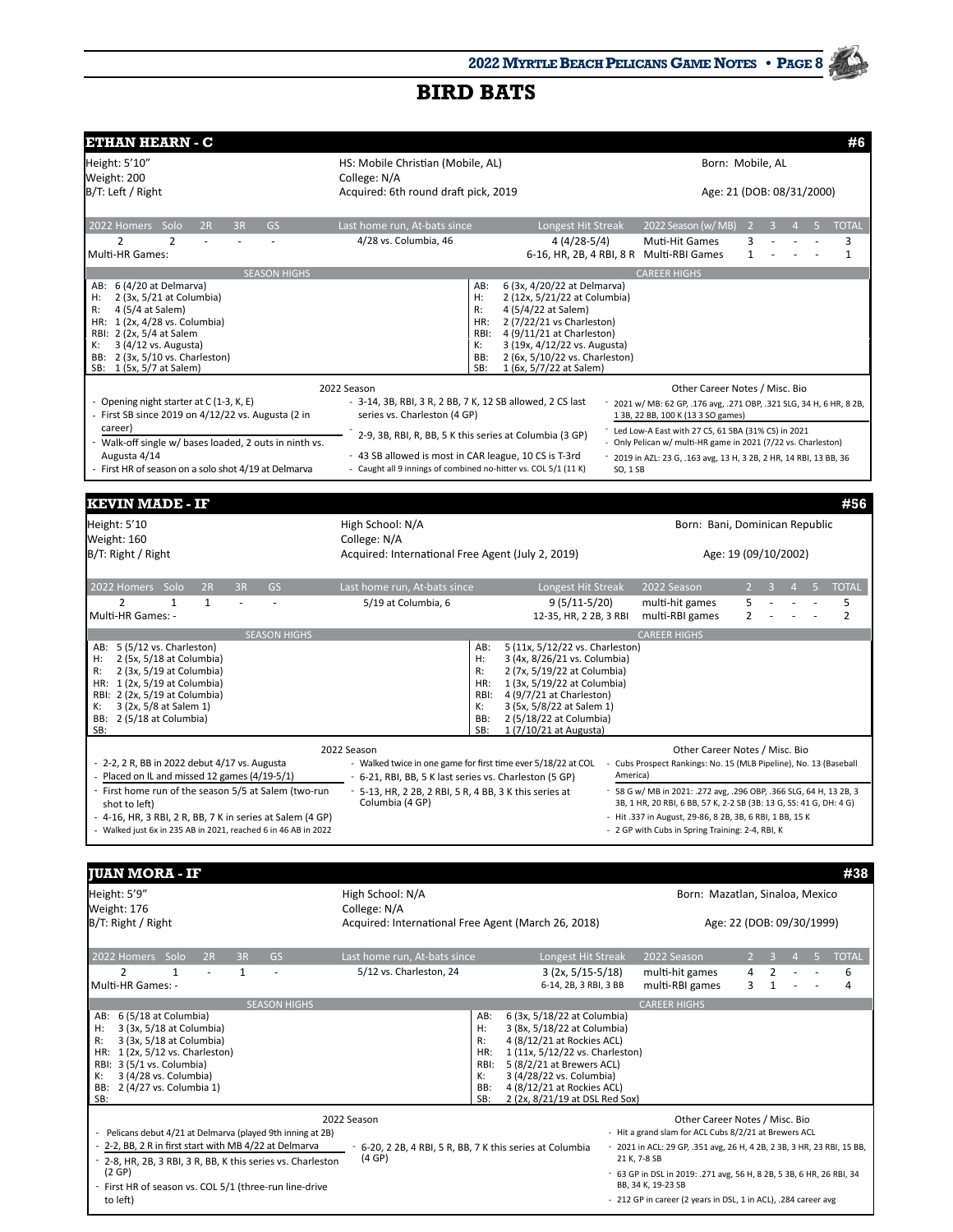| <b>BJ MURRAY JR. - IF</b>                                                                                          |                                                                                        |                                                                               |                                                                                                                                                             |                                |                |                |                            | #13                           |  |
|--------------------------------------------------------------------------------------------------------------------|----------------------------------------------------------------------------------------|-------------------------------------------------------------------------------|-------------------------------------------------------------------------------------------------------------------------------------------------------------|--------------------------------|----------------|----------------|----------------------------|-------------------------------|--|
| Height: 6'0"<br>Weight: 205                                                                                        | High School: Trinity Christian Academy (FL)<br>College: Florida Atlantic               |                                                                               |                                                                                                                                                             | Born: Nassau, Bahamas          |                |                |                            |                               |  |
| B/T: Switch / Right                                                                                                | Acquired: 15th round, 2021 Draft (454 overall)                                         |                                                                               | Age: 22 (DOB: 01/05/2000)                                                                                                                                   |                                |                |                |                            |                               |  |
| 2022 Homers Solo<br><b>GS</b><br>2R<br>3R                                                                          | Last home run, At-bats since                                                           | Longest Hit Streak                                                            | 2022 Season                                                                                                                                                 |                                | $\overline{2}$ | 3              | $\Delta$                   | <b>TOTAL</b>                  |  |
| 2<br>$\overline{2}$<br>Multi-HR Games: -                                                                           | 5/10 vs. Charleston, 27                                                                | 7 (5/4-5/12)<br>10-24, HR, 4 2B, 7 RBI, 4 BB, 3 K multi-RBI games             | multi-hit games                                                                                                                                             |                                | 4<br>3         | $\mathbf{1}$   | $\mathbf{1}$               | 5<br>4                        |  |
| <b>SEASON HIGHS</b><br>AB: 5 (2x, 5/18 at Columbia)                                                                |                                                                                        | 5 (4x, 5/18/22 at Columbia)<br>AB:                                            | <b>CAREER HIGHS</b>                                                                                                                                         |                                |                |                |                            |                               |  |
| 3 (5/4 at Salem)<br>Н:                                                                                             |                                                                                        | H:<br>4 (8/31/21 at Giants ACL)                                               |                                                                                                                                                             |                                |                |                |                            |                               |  |
| 4 (5/4 at Salem)<br>R:                                                                                             |                                                                                        | R:<br>4 (5/4/22 at Salem)                                                     |                                                                                                                                                             |                                |                |                |                            |                               |  |
| HR: 1 (2x, 5/10 vs. Charleston)<br>RBI: 5 (5/4 at Salem)                                                           |                                                                                        | 1 (4x, 5/10/22 vs. Charleston)<br>HR:<br>RBI:<br>5 (5/4/22 at Salem)          |                                                                                                                                                             |                                |                |                |                            |                               |  |
| 3 (4/9 at Charleston)<br>К:                                                                                        |                                                                                        | 3 (2x, 4/9/21 at Charleston)<br>К:                                            |                                                                                                                                                             |                                |                |                |                            |                               |  |
| BB: 2 (5/1 vs. Columbia)<br>SB:                                                                                    |                                                                                        | 2 (5/1/22 vs. Columbia)<br>BB:<br>SB:<br>1 (2x, 9/18/21 vs. Athletics ACL)    |                                                                                                                                                             |                                |                |                |                            |                               |  |
|                                                                                                                    | 2022 Season                                                                            |                                                                               |                                                                                                                                                             | Other Career Notes / Misc. Bio |                |                |                            |                               |  |
| - Opening night starter at DH (0-4, K)                                                                             | - 3-4, 2 2B, 5 RBI, 4 R, BB at Salem 5/4                                               |                                                                               | - 2021 in ACL: 16 GP, .286 avg, .344 OBP, .482 SLG, 16 H, 2 HR, 1 3B, 3                                                                                     |                                |                |                |                            |                               |  |
| 1-12, BB, 5 K in first three games at Charleston                                                                   | - 5-17, 2B, 6 RBI, 4 R, 3 BB, 5 K this series at Columbia                              |                                                                               | 2B, 8 RBI, 5 BB, 14 K, 2-2 SB                                                                                                                               |                                |                |                |                            |                               |  |
| Missed 12 games on IL from 4/13-4/26                                                                               | (4 GP)                                                                                 |                                                                               | - Walk-off solo HR on final day of ACL vs. A's                                                                                                              |                                |                |                |                            |                               |  |
| First HR of season on 4/30 vs. COL<br>5-17, HR, 2B, 3 RBI, 2 R, 4 BB, 4 K last series vs.                          | - Hit safely in 16 of last 18 games since coming off IL<br>(21-61, 2 HR, 7 2B, 17 RBI) |                                                                               | - First player from the Bahamas drafted since Chavez Fernander in 2018<br>2021 at FAU (All-C-USA Second Team): 57 GS, .311 avg, 65 H, 14 HR                 |                                |                |                |                            |                               |  |
| Charleston (5 GP)                                                                                                  | - May: .333 avg, .959 OPS                                                              |                                                                               | (led team), 2 3B, 11 2B, 52 RBI, 41 BB, 55 K (10 HR LH, 4 HR RH)                                                                                            |                                |                |                |                            |                               |  |
| <b>EZEQUIEL PAGAN - OF</b>                                                                                         |                                                                                        |                                                                               |                                                                                                                                                             |                                |                |                |                            | #5                            |  |
| Height: 6'1"                                                                                                       | High School: Pro Baseball HS Academy (P.R.)                                            |                                                                               |                                                                                                                                                             |                                |                |                |                            | Born: Guayanilla, Puerto Rico |  |
| Weight: 163                                                                                                        | College: N/A                                                                           |                                                                               |                                                                                                                                                             |                                |                |                |                            |                               |  |
| B/T: Left / Right                                                                                                  | Acquired: 13th round draft pick in 2018                                                |                                                                               |                                                                                                                                                             | Age: 21 (DOB: 07/08/2000)      |                |                |                            |                               |  |
| 2022 Homers Solo<br>GS<br>2R<br>3R                                                                                 | Last home run, At-bats since                                                           | Longest Hit Streak                                                            | 2022 Season                                                                                                                                                 |                                |                |                |                            | <b>TOTAL</b>                  |  |
| 3<br>3<br>Multi-HR Games: -                                                                                        | 5/17 at Columbia, 16                                                                   | $7(5/8-5/20)$<br>10-29, 3 HR, 5 RBI, 5 K multi-RBI games                      |                                                                                                                                                             | multi-hit games                | 5              | $\mathbf{1}$   |                            | 5<br>$\mathbf{1}$             |  |
| <b>SEASON HIGHS</b><br>AB: 6 (5/18 at Columbia)                                                                    |                                                                                        | 6 (7x, 5/18/22 at Columbia)<br>AB:                                            | <b>CAREER HIGHS</b>                                                                                                                                         |                                |                |                |                            |                               |  |
| 2 (5x, 5/18 at Columbia)<br>н:                                                                                     |                                                                                        | H:<br>4 (8/4/19 at Cubs AZL)                                                  |                                                                                                                                                             |                                |                |                |                            |                               |  |
| 2 (2x, 5/17 at Columbia)<br>R:                                                                                     |                                                                                        | R:<br>3 (3x, 8/24/19 at San Diego AZL)                                        |                                                                                                                                                             |                                |                |                |                            |                               |  |
| HR: 1 (3x, 5/17 at Columbia)<br>RBI: 3 (5/17 at Columbia)                                                          |                                                                                        | 1 (11x, 5/17/22 at Columbia)<br>HR:<br>RBI:<br>5 (7/9/21 at Diamondbacks ACL) |                                                                                                                                                             |                                |                |                |                            |                               |  |
| 2 (4x, 5/14 vs. Charleston)<br>к:                                                                                  |                                                                                        | К:<br>3 (5x, 8/1/21 at Augusta)                                               |                                                                                                                                                             |                                |                |                |                            |                               |  |
| BB: 2 (4/10 at Charleston)<br>SB: 1 (3x, 5/11 vs. Charleston)                                                      |                                                                                        | BB:<br>2 (9x, 4/10 at Charleston)<br>SB:<br>2 (5x, 8/4/19 at Cubs AZL)        |                                                                                                                                                             |                                |                |                |                            |                               |  |
|                                                                                                                    | 2022 Season                                                                            |                                                                               |                                                                                                                                                             | Other Career Notes / Misc. Bio |                |                |                            |                               |  |
| - Opening night starter at CF (1-4, BB, K, leadoff batter)                                                         | May: .282 avg, .830 OPS                                                                |                                                                               | - 2021 w/ MB: 39 G, .245 avg, .315 OBP, .336 SLG, 35 H, 1 HR, 2 3B, 6                                                                                       |                                |                |                |                            |                               |  |
| Started season 2-21, 4 BB, 6 K in first 7 GP                                                                       |                                                                                        | 5-19, HR, 3 RBI, 3 R, 2 K this series at Columbia (4 GP)                      | 2B, 9 RBI, 10 BB, 26 K (2 stints- 13 GP in June, 26 GP in July+Aug)                                                                                         |                                |                |                |                            |                               |  |
| 4-14, 2 R, BB, 2 SB in series vs. Columbia (4 GP)<br>1-6, HR, RBI, BB, 2 K last series at Salem (2 GP)             |                                                                                        |                                                                               | 27 GP in ACL in 2021: .336 avg, .365 OBP, .654 SLG, 1.019 OPS, 36<br>H, 6 HR, 5 3B, 6 2B, 19 RBI, 3 BB, 20 K, 3-3 SB                                        |                                |                |                |                            |                               |  |
| First HR of season 5/8 at Salem (solo)                                                                             |                                                                                        |                                                                               | 2018: 31 G, .217 avg, 20 H, 3 2B, 1 3B, 8 RBI, 14 BB, 27 SO (AZL)                                                                                           |                                |                |                |                            |                               |  |
| - 4-11, HR, RBI, R, 4 K, SB last series vs. Charleston (3 GP)                                                      |                                                                                        |                                                                               | 2019: 50 G, .283 avg, 60 H, 6 2B, 1 HR, 28 RBI, 21 BB, 45 K, 19 SB (AZL)                                                                                    |                                |                |                |                            |                               |  |
| <b>REGINALD PRECIADO - IF</b>                                                                                      |                                                                                        |                                                                               |                                                                                                                                                             |                                |                |                |                            | #3                            |  |
| Height: 6'4"                                                                                                       | High School: N/A                                                                       |                                                                               |                                                                                                                                                             | Born: Boqueron, Panama         |                |                |                            |                               |  |
| Weight: 185                                                                                                        | College: N/A                                                                           |                                                                               |                                                                                                                                                             |                                |                |                |                            |                               |  |
| B/T: Switch / Right                                                                                                |                                                                                        | Acquired: Trade (12/29/2020), originally INT FA with Padres in 2019           |                                                                                                                                                             |                                |                |                | Age: 18 (DOB: 05/16/2003)  |                               |  |
| 2022 Homers Solo<br><b>GS</b><br>2R<br>3R                                                                          | Last home run, At-bats since                                                           | Longest Hit Streak                                                            | 2022 Season                                                                                                                                                 |                                | $\overline{2}$ | $\overline{3}$ | $5+$<br>$\mathbf{\Lambda}$ | <b>TOTAL</b>                  |  |
| 1<br>1<br>Multi-HR Games: -                                                                                        | 5/19 at Columbia, 8                                                                    | 7 (5/11-5/20)<br>9-25, HR, 2B, 3 RBI                                          | multi-hit games                                                                                                                                             | multi-RBI games                | 1              | 1              | 1<br>1                     | 3<br>$\mathbf 1$              |  |
| <b>SEASON HIGHS</b>                                                                                                |                                                                                        |                                                                               | <b>CAREER HIGHS</b>                                                                                                                                         |                                |                |                |                            |                               |  |
| AB: 6 (5/4 at Salem)<br>4 (5/4 at Salem)<br>Н:                                                                     |                                                                                        | 6 (3x, 5/4/22 at Salem)<br>AB:<br>Н:<br>4 (5/4/22 at Salem)                   |                                                                                                                                                             |                                |                |                |                            |                               |  |
| 2 (2x, 5/17 at Columbia)<br>R:                                                                                     |                                                                                        | R:<br>2 (8x, 5/17/22 at Columbia)                                             |                                                                                                                                                             |                                |                |                |                            |                               |  |
| HR: 1 (5/19 at Columbia)                                                                                           |                                                                                        | 1 (4x, 5/19/22 at Columbia)<br>HR:                                            |                                                                                                                                                             |                                |                |                |                            |                               |  |
| RBI: 6 (5/4 at Salem)<br>4 (4/14 vs. Augusta)<br>к:                                                                |                                                                                        | 6 (5/4/22 at Salem)<br>RBI:<br>4 (4/14/22 vs. Augusta)<br>к:                  |                                                                                                                                                             |                                |                |                |                            |                               |  |
| BB: 1 (5x, 5/19 at Columbia)                                                                                       |                                                                                        | 3 (6/28/21 vs. DBacks ACL)<br>BB:<br>2 (2x, 7/30/21 vs. DBacks ACL)<br>SB:    |                                                                                                                                                             |                                |                |                |                            |                               |  |
| SB: 1 (5/14 vs. Charleston)                                                                                        | 2022 Season                                                                            |                                                                               |                                                                                                                                                             | Other Career Notes / Misc. Bio |                |                |                            |                               |  |
| - Opening night starter at SS (0-4, 3 K, E)                                                                        |                                                                                        |                                                                               | Cubs Prospect rankings: No. 11 (MLB Pipeline), No. 14 (Baseball                                                                                             |                                |                |                |                            |                               |  |
| Started season 1-21, 14 K in first 5 GP                                                                            | 5-14, HR, 2B, 2 RBI, 3 R, 2 BB, 6 K this series at                                     |                                                                               | America), No. 10 (Prospects Live)                                                                                                                           |                                |                |                |                            |                               |  |
| 2-21, 2B, RBI, 12 K in series vs. Augusta (5 GP)                                                                   | Columbia (4 GP)                                                                        |                                                                               | 2021 in ACL: 34 GP, .333 avg, .383 OBP, .511 SLG, .894 OPS, 47 H, 3 HR, 3<br>3B, 10 2B, 25 RBI, 11 BB, 35 K, 7-8 SB (10 E at SS in 17 G, 1 E at 3B in 16 G) |                                |                |                |                            |                               |  |
| .122 avg, 6-49, 2 2B, 2 RBI, 2 BB, 29 K in April<br>.313 avg, (15-48), HR, 5 2B, 10 RBI, 3 BB, 17 K in May (13 GP) | - T-2nd in franchise history w/ 6 RBI at Salem 5/4 (4-6,                               |                                                                               | 1/5 players acquired by Cubs for Yu Darvish in Dec. 2020                                                                                                    |                                |                |                |                            |                               |  |
| - 4-18, RBI, 2 R, BB, 7 K, SB last series vs. Charleston (5 GP)                                                    | 2 2B                                                                                   |                                                                               | - Panama's top prospect in 2019 International signing class                                                                                                 |                                |                |                |                            |                               |  |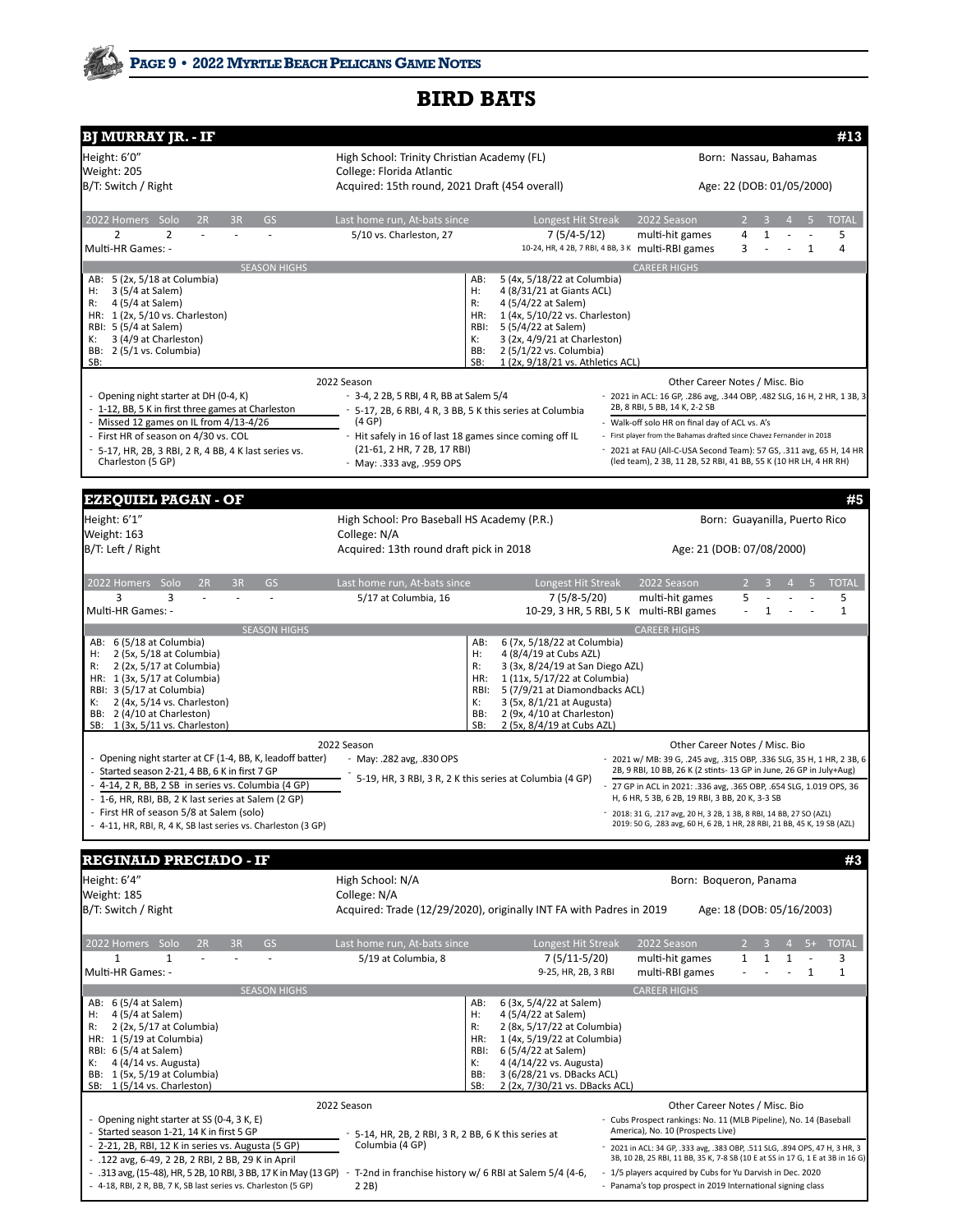| <b>MALCOM QUINTERO - C</b>                                                                          |                                                                   |                                                                 |                           |                                                                                                                                        |                   |   |  |   | #4                  |
|-----------------------------------------------------------------------------------------------------|-------------------------------------------------------------------|-----------------------------------------------------------------|---------------------------|----------------------------------------------------------------------------------------------------------------------------------------|-------------------|---|--|---|---------------------|
| Height: 6'0"                                                                                        | High School: N/A                                                  |                                                                 |                           | Born: Petare, Venezuela                                                                                                                |                   |   |  |   |                     |
| Weight: 165                                                                                         | College: N/A                                                      |                                                                 |                           |                                                                                                                                        |                   |   |  |   |                     |
| B/T: Switch / Right                                                                                 | Acquired: INT FA (May 5, 2018)                                    |                                                                 | Age: 21 (DOB: 07/29/2000) |                                                                                                                                        |                   |   |  |   |                     |
| 2022 Homers Solo<br>2R<br>3R<br>GS<br>$\overline{a}$                                                | Last home run, At-bats since                                      | Longest Hit Streak<br>4 (4/9-4/24)                              |                           | 2022 Season<br>multi-hit games                                                                                                         | 2                 | 1 |  | 5 | <b>TOTAL</b><br>3   |
| Multi-HR Games: -                                                                                   |                                                                   |                                                                 |                           | 6-14, 2 2B, 3 RBI, 2 R, 4 BB, 5 K multi-RBI games                                                                                      | 2                 |   |  |   | $\overline{2}$      |
| <b>SEASON HIGHS</b><br>AB: 5 (5/18 at Columbia)                                                     | AB:                                                               | 5 (4x, 5/18/22 at Columbia)                                     |                           | <b>CAREER HIGHS</b>                                                                                                                    |                   |   |  |   |                     |
| 3 (4/24 at Delmarva)<br>Н:                                                                          | Н:                                                                | 3 (4x, 4/24/22 at Delmarva)                                     |                           |                                                                                                                                        |                   |   |  |   |                     |
| 1 (6x, 5/13 vs. Charleston)<br>R:<br>HR:                                                            | R:<br>HR:                                                         | 3 (3x, 9/14/21 vs. Angels ACL)<br>1 (2x, 9/10/21 vs DBacks ACL) |                           |                                                                                                                                        |                   |   |  |   |                     |
| RBI: 2 (2x, 5/18 at Columbia)                                                                       | RBI:                                                              | 3 (2x, 9/10/21 vs. DBacks ACL)                                  |                           |                                                                                                                                        |                   |   |  |   |                     |
| 3 (5/11 vs. Charleston)<br>К:<br>BB: 1 (7x, 5/18 at Columbia)                                       | К:<br>BB:                                                         | 3 (3x, 5/11/22 vs. Charleston)<br>4 (6/14/19 at Brewers DSL)    |                           |                                                                                                                                        |                   |   |  |   |                     |
| SB:                                                                                                 | SB:                                                               | 2 (6/19/19 vs. DBacks DSL)                                      |                           |                                                                                                                                        |                   |   |  |   |                     |
|                                                                                                     | 2022 Season                                                       |                                                                 |                           | Other Career Notes / Misc. Bio                                                                                                         |                   |   |  |   |                     |
| $-1$ -3, 2B, R, BB, 2 K in 2022 debut at C 4/9 at Charleston                                        |                                                                   |                                                                 |                           | - 2021 in ACL: 39 G, .333 avg, .455 OBP, .444 SLG, .899 OPS, 33 H, 2                                                                   |                   |   |  |   |                     |
| (throwing E, PB, 4 SBA)<br>14 SB allowed in first 5 GP, 4 E, 1 PB                                   | - 1-8, R, 5 K, 5 SB allowed last series vs. Charleston (2)<br>GP) |                                                                 |                           | HR, 5 2B, 22 RBI, 22 BB, 29 K, 2 SB (12 CS, 50 SBA as C)                                                                               |                   |   |  |   |                     |
|                                                                                                     | - 1-4, 2B, RBI, K, 1 SB allowed, 1 PO this series at COL          |                                                                 |                           | - 2 years in DSL (2018 and 2019) -. 243 avg in 2018, .320 avg in 2019<br>- Stole 10 bases in 2019, caught 5 times                      |                   |   |  |   |                     |
| - 1-8, R, 5 K, 5 SB allowed last series vs. Charleston (2<br>GP)                                    | (1 GP)                                                            |                                                                 |                           |                                                                                                                                        |                   |   |  |   |                     |
| <b>LIAM SPENCE - SS</b>                                                                             |                                                                   |                                                                 |                           |                                                                                                                                        |                   |   |  |   | #15                 |
| Height: 6'1"                                                                                        | High School: St. Joseph's College (Australia)                     |                                                                 |                           | Born: Greelong, Victoria, Australia                                                                                                    |                   |   |  |   |                     |
| Weight: 190                                                                                         | College: Tennessee                                                |                                                                 |                           |                                                                                                                                        |                   |   |  |   |                     |
| B/T: Right / Right                                                                                  | Acquired: 5th round draft pick in 2021 (154 overall)              |                                                                 |                           | Age: 24 (DOB: 04/09/1998)                                                                                                              |                   |   |  |   |                     |
| 2022 Homers Solo<br>2R<br>3R<br><b>GS</b>                                                           | Last home run, At-bats since                                      | Longest Hit Streak                                              |                           | 2022 Season                                                                                                                            |                   |   |  |   | <b>TOTAL</b>        |
| L.<br>Multi-HR Games: -                                                                             |                                                                   | $2(3x, 5/7-5/8)$<br>3-6, RBI, 2 R, BB                           |                           | multi-hit games<br>multi-RBI games                                                                                                     | $\mathbf{1}$<br>2 |   |  |   | 1<br>$\overline{2}$ |
| <b>SEASON HIGHS</b>                                                                                 |                                                                   |                                                                 |                           | <b>CAREER HIGHS</b>                                                                                                                    |                   |   |  |   |                     |
| AB: 4 (4x, 5/13 vs. Charleston)<br>2 (5/8 at Salem 1)<br>Н:                                         | AB:<br>Н:                                                         | 5 (9/19/21 at Quad Cities)<br>2 (4x, 5/8/22 at Salem 1)         |                           |                                                                                                                                        |                   |   |  |   |                     |
| R:<br>2 (2x, 5/8 at Salem 1)                                                                        | R:                                                                | 2 (2x, 5/8/22 at Salem 1)                                       |                           |                                                                                                                                        |                   |   |  |   |                     |
| HR:<br>RBI: 2 (2x, 4/30 vs. Columbia)                                                               | HR:<br>RBI:                                                       | 2 (4x, 4/30/22 vs. Columbia)                                    |                           |                                                                                                                                        |                   |   |  |   |                     |
| 3 (4/16 vs. Augusta)<br>к:                                                                          | К:                                                                | 3 (2x, 4/16/22 vs. Augusta)                                     |                           |                                                                                                                                        |                   |   |  |   |                     |
| BB: 2 (2x, 4/24 at Delmarva)<br>SB: 1 (2x, 4/30 vs. Columbia)                                       | BB:<br>SB:                                                        | 2 (3x, 4/24/22 at Delmarva)<br>1 (3x, 4/30 vs. Columbia)        |                           |                                                                                                                                        |                   |   |  |   |                     |
|                                                                                                     | 2022 Season                                                       |                                                                 |                           | Other Career Notes / Misc. Bio                                                                                                         |                   |   |  |   |                     |
| - 1-1 in Pelicans debut at 2B 4/9 at Charleston (Ejected in - May: 4-17, .235 avg, 3 RBI, 3 BB, 3 K |                                                                   |                                                                 |                           | - 16 GP for SB in 2021: .102 avg, .185 OBP, .5 H, 2 R, 2 RBI, 5 BB, 17 K                                                               |                   |   |  |   |                     |
| 4th inning)                                                                                         | 0-3, BB, K, R this series at Columbia (2 GP)                      |                                                                 |                           | 3 GP for AAA lowa: 5-11, 3 RBI, 2 R, 1 BB, 2 K, 1 SB                                                                                   |                   |   |  |   |                     |
| Starts: 1B: 6, 2B: 3, SS: 8, 3B: 2                                                                  |                                                                   |                                                                 |                           | 2021 at Tenn: 64 GS, .336 avg (led team), 82 H, 5 HR, 2 3B, 11 2B,<br>- 36 RBI, 54 BB, 50 K5 SB, 3 CS (team made College World Series) |                   |   |  |   |                     |
| 0-4, K last series vs. Charleston (1 GP)                                                            |                                                                   |                                                                 |                           | 2021 All-SEC first team, ABCA/Rawlings 3rd team All American                                                                           |                   |   |  |   |                     |
|                                                                                                     |                                                                   |                                                                 |                           | - Won NJCAA D1 National Championship at Central Arizona College in '19                                                                 |                   |   |  |   |                     |
| <b>FELIX STEVENS - OF</b>                                                                           |                                                                   |                                                                 |                           |                                                                                                                                        |                   |   |  |   | #45                 |
| Height: 6'4"                                                                                        | HS: N/A                                                           |                                                                 |                           | Born: Havana, Cuba                                                                                                                     |                   |   |  |   |                     |
| Weight: 225                                                                                         | College: N/A                                                      |                                                                 |                           |                                                                                                                                        |                   |   |  |   |                     |
| B/T: Right / Right                                                                                  | Acquired: International Free Agent (March 15, 2019)               |                                                                 |                           | Age: 22 (DOB: 07/30/1999)                                                                                                              |                   |   |  |   |                     |
| 2022 Homers Solo<br>2R<br>3R<br><b>GS</b>                                                           | Last home run, At-bats since                                      | Longest Hit Streak                                              |                           | 2022 Season                                                                                                                            |                   |   |  |   | <b>TOTAL</b>        |
| 2<br>$\overline{2}$<br>L.                                                                           | 5/18 at Columbia, 9                                               |                                                                 |                           | multi-hit games                                                                                                                        |                   |   |  |   |                     |
| Multi-HR Games:<br><b>SEASON HIGHS</b>                                                              |                                                                   |                                                                 |                           | multi-RBI games<br><b>CAREER HIGHS</b>                                                                                                 | 2                 | 1 |  |   | 3                   |
| AB: 5 (3x, 5/19 at Columbia)                                                                        | AB:                                                               | 5 (13x, 5/19 at Columbia)                                       |                           |                                                                                                                                        |                   |   |  |   |                     |
| 1 (4x, 5/19 at Columbia)<br>н:                                                                      | Н:                                                                | 3 (5x, 8/28/21 at A's ACL)                                      |                           |                                                                                                                                        |                   |   |  |   |                     |
| 1 (3x, 5/18 at Columbia)<br>R:<br>HR: 1 (2x, 5/18 at Columbia)                                      | R:<br>HR:                                                         | 3 (8/2/19 vs Brewers DSL)<br>1 (15x, 5/18/22 at Columbia)       |                           |                                                                                                                                        |                   |   |  |   |                     |
| RBI: 3 (5/18 at Columbia)                                                                           | RBI:                                                              | 4 (8/28/21 at A's ACL)                                          |                           |                                                                                                                                        |                   |   |  |   |                     |
| 2 (4x, 5/19 at Columbia)<br>к:<br>BB: 2 (4/8 at Charleston)                                         | К:<br>BB:                                                         | 5 (8/5/21 at White Sox ACL)<br>2 (8x, 4/8/22 at Charleston)     |                           |                                                                                                                                        |                   |   |  |   |                     |
| SB:                                                                                                 | SB:                                                               | 2 (6/18/19 at DBacks DSL)                                       |                           |                                                                                                                                        |                   |   |  |   |                     |
|                                                                                                     | 2022 Season                                                       |                                                                 |                           | Other Career Notes / Misc. Bio                                                                                                         |                   |   |  |   |                     |
| - Opening night starter at 1B (0-2, R, 2 BB, K)                                                     |                                                                   |                                                                 |                           | - 5 GP w MB in 2021: 2-15, 2B, 1 RBI, 5 K                                                                                              |                   |   |  |   |                     |
| - First Pelicans HR of season 4/10 at Charleston (two-run<br>to left, 3rd inning)                   |                                                                   |                                                                 | 37 K, SB                  | - 30 games in ACL: .298 avg, 31 H, 7 HR, 7 2B, 2 3B, 25 BB,                                                                            |                   |   |  |   |                     |
| - Missed 24 games on IL 4/15-5/14                                                                   | 2-12, HR, 5 RBI, BB, 3 K this series at Columbia (4 GP)           |                                                                 |                           | DSL in 2019: 51 G, .280 avg, 6 HR, 2 3B, 15 2B, 31 RBI, 26 BB, 62 K, 7 SB                                                              |                   |   |  |   |                     |
| - 0-3, BB, 2 K in return from IL 5/15 vs. Charleston                                                |                                                                   |                                                                 | 9/12/21                   | - Hit in the face with a pitch in 1st inning at Charleston                                                                             |                   |   |  |   |                     |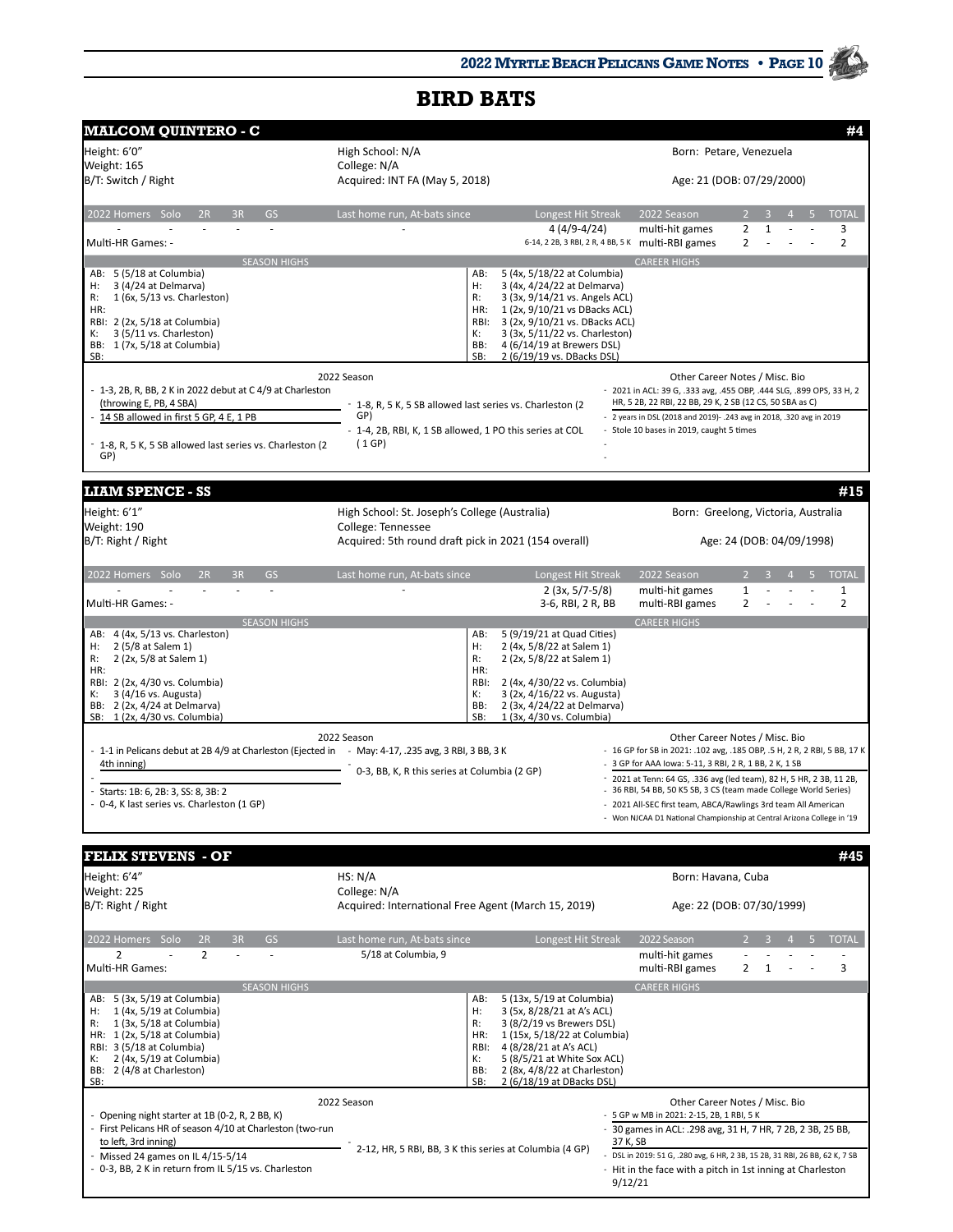| <b>IAMES TRIANTOS - IF</b>                                                                                       |                          |                     |                                                                                                                                               |            |                                                            |      |                                                                                                                               |                |              |                           | #1    |
|------------------------------------------------------------------------------------------------------------------|--------------------------|---------------------|-----------------------------------------------------------------------------------------------------------------------------------------------|------------|------------------------------------------------------------|------|-------------------------------------------------------------------------------------------------------------------------------|----------------|--------------|---------------------------|-------|
| Height: 6'1"                                                                                                     | <b>HS: James Madison</b> |                     |                                                                                                                                               |            | Born: Fairfax, VA                                          |      |                                                                                                                               |                |              |                           |       |
| Weight: 195                                                                                                      | College: N/A             |                     |                                                                                                                                               |            |                                                            |      |                                                                                                                               |                |              |                           |       |
| B/T: Right/Right                                                                                                 |                          |                     | Acquired: 2nd round draft pick in 2021 (56th overall)                                                                                         |            |                                                            |      | Age: 19 (DOB: 01/29/2003)                                                                                                     |                |              |                           |       |
| 2022 Homers Solo                                                                                                 | 2R<br>3R                 | <b>GS</b>           | Last home run, At-bats since                                                                                                                  |            | Longest Hit Streak                                         |      | 2022 Season                                                                                                                   | $\overline{2}$ |              |                           | TOTAL |
| $\mathbf{1}$<br>$\mathbf{1}$                                                                                     |                          |                     | 5/14 vs. Charleston, 29                                                                                                                       |            | $12(5/8-$                                                  |      | Muti-Hit Games                                                                                                                | 10             | 3            |                           | 13    |
| Multi-HR Games: -                                                                                                |                          |                     |                                                                                                                                               |            |                                                            |      | 19-50, HR, 2 2B, 2 3B, 8 RBI, 7 BB, 6 K Multi-RBI Games                                                                       | 3              |              |                           | 3     |
|                                                                                                                  |                          | <b>SEASON HIGHS</b> |                                                                                                                                               |            |                                                            |      | <b>CAREER HIGHS</b>                                                                                                           |                |              |                           |       |
| 6 (2x, 5/17 at Columbia)<br>AB:<br>3 (3x, 5/8 at Salem 1)<br>н:                                                  |                          |                     |                                                                                                                                               | AB:<br>H:  | 6 (3x, 5/17/22 at Columbia)<br>4 (9/16/21 at Rangers ACL)  |      |                                                                                                                               |                |              |                           |       |
| 3 (4/20 at Delmarva)<br>R:                                                                                       |                          |                     |                                                                                                                                               | R:         | 4 (9/16/21 at Rangers ACL)                                 |      |                                                                                                                               |                |              |                           |       |
| HR: 1 (5/14 vs. Charleston)                                                                                      |                          |                     |                                                                                                                                               | HR:        | 2 (9/18/21 vs. A's ACL)                                    |      |                                                                                                                               |                |              |                           |       |
| RBI: 2 (3x, 5/18 at Columbia)<br>3 (2x, 5/19 at Columbia)<br>к:                                                  |                          |                     |                                                                                                                                               | RBI:<br>К: | 3 (3x, 9/18/21 vs. A's ACL)<br>3 (4x, 5/19/22 at Columbia) |      |                                                                                                                               |                |              |                           |       |
| BB: 2 (5/10 vs. Charleston)                                                                                      |                          |                     |                                                                                                                                               | BB:        | 2 (3x, 5/10/22 vs. Charleston)                             |      |                                                                                                                               |                |              |                           |       |
| SB: 1 (5x, 5/21 at Columbia)                                                                                     |                          |                     |                                                                                                                                               | SB:        | 1 (7x, 5/21/22 at Columbia)                                |      |                                                                                                                               |                |              |                           |       |
|                                                                                                                  |                          |                     | 2022 Season                                                                                                                                   |            |                                                            |      | Other Career Notes / Misc. Bio                                                                                                |                |              |                           |       |
| Opening night starter at 3B (0-3, BB, 2K)                                                                        |                          |                     | - 7-21, HR, 3 RBI, 3 R, 6 BB, 4 K last series vs. Charleston - Ranked No. 3 Cubs prospect by MLB Pipeline, No. 11 by Baseball America         |            |                                                            |      |                                                                                                                               |                |              |                           |       |
| 2B in first inning 4/9 at Charleston for first hit of 2022                                                       |                          |                     | (6GP)                                                                                                                                         |            |                                                            |      | 2021 in ACL: 25 G, .327 avg, 33-101, 7 2B, 3B, 6 HR, 19 RBI, 7 BB, 18                                                         |                |              |                           |       |
| First three-hit game at Delmarva 4/20 (3-4, 2B, 3R)                                                              |                          |                     | - 9-25, 2 3B, 5 RBI, 7 R, 4 K, SB this series at Columbia                                                                                     |            |                                                            |      | SO, 3-6 SB, .376 OBP, .594 SLG, .970 OPS                                                                                      |                |              |                           |       |
| 12-game on-base streak 4/20-5/7 (16-56, 5 BB)<br>First HR of season 5/14 vs. Charleston, go-ahead solo HR in 8th |                          |                     | (5GP)                                                                                                                                         |            |                                                            |      | - Led James Madison HS to Virginia Class 6 state title in 2021<br>(Complete-game one-hitter, 12 K and HR in championship game |                |              |                           |       |
| 26 strikeouts is lowest on team among players w/80+AB                                                            |                          |                     |                                                                                                                                               |            |                                                            |      | - Has been compared to Alex Bregman and David Wright (MLB Pipeline)                                                           |                |              |                           |       |
|                                                                                                                  |                          |                     |                                                                                                                                               |            |                                                            |      |                                                                                                                               |                |              |                           |       |
| <b>JACOB WETZEL - OF</b>                                                                                         |                          |                     |                                                                                                                                               |            |                                                            |      |                                                                                                                               |                |              |                           | #22   |
|                                                                                                                  |                          |                     |                                                                                                                                               |            |                                                            |      |                                                                                                                               |                |              |                           |       |
| Height: 5'11"<br>Weight: 215                                                                                     |                          |                     | HS: Walkersville High School (MD)<br>College: Fredrick CC (MD)                                                                                |            |                                                            |      |                                                                                                                               |                |              | Born: Walkersville, MD    |       |
| B/T: Left / Left                                                                                                 |                          |                     | Acquired: Undrafted Free Agent (June 26, 2020)                                                                                                |            |                                                            |      |                                                                                                                               |                |              | Age: 22 (DOB: 03/26/2000) |       |
|                                                                                                                  |                          |                     |                                                                                                                                               |            |                                                            |      |                                                                                                                               |                |              |                           |       |
| 2022 Homers Solo                                                                                                 | 2R<br>3R                 | <b>GS</b>           | Last home run, At-bats since                                                                                                                  |            | Longest Hit Streak                                         |      | 2022 Season                                                                                                                   | $\overline{2}$ | $\mathbf{R}$ |                           | TOTAL |
| $\mathbf{1}$                                                                                                     | $\mathbf{1}$             | ä,                  | 4/22 at Delmarva, 29                                                                                                                          |            | $5(5/14-$                                                  |      | multi-hit games                                                                                                               | 3              |              |                           | 3     |
| Multi-HR Games:                                                                                                  |                          |                     |                                                                                                                                               |            | 5-18, 3B, 4 RBI                                            |      | multi-RBI games                                                                                                               | 3              | 1            |                           | 4     |
|                                                                                                                  |                          | <b>SEASON HIGHS</b> |                                                                                                                                               | AB:        |                                                            |      | <b>CAREER HIGHS</b>                                                                                                           |                |              |                           |       |
| AB: 5 (3x, 5/17 at Columbia)<br>2 (3x, 4/21 at Delmarva)<br>н:                                                   |                          |                     |                                                                                                                                               | $H$ :      | 6 (5/21/21 at Lynchburg)<br>2 (22x, 4/21/22 at Delmarva)   |      |                                                                                                                               |                |              |                           |       |
| 2 (2x, 5/17 at Columbia)<br>R:                                                                                   |                          |                     |                                                                                                                                               | R:         | 3 (7/1/21 vs Down East)                                    |      |                                                                                                                               |                |              |                           |       |
| HR: $1(4/22$ at Delmarva)                                                                                        |                          |                     |                                                                                                                                               | HR:        | 1 (9x, 4/22/22 at Delmarva)                                |      |                                                                                                                               |                |              |                           |       |
| RBI: 3 (4/22 at Delmarva)<br>3 (2x, 5/21 at Columbia)<br>к:                                                      |                          |                     |                                                                                                                                               | RBI:<br>К: | 3 (4x, 4/22/22 at Delmarva)<br>3 (9x, 5/21/22 at Columbia) |      |                                                                                                                               |                |              |                           |       |
| BB: 4 (5/18 at Columbia)                                                                                         |                          |                     |                                                                                                                                               | BB:        | 4 (5/18/22 at Columbia)                                    |      |                                                                                                                               |                |              |                           |       |
| 2 (4/10/22 at Charleston)<br>SB:                                                                                 |                          |                     |                                                                                                                                               | SB:        | 2 (4/10/22 at Charleston)                                  |      |                                                                                                                               |                |              |                           |       |
|                                                                                                                  |                          |                     | 2022 Season                                                                                                                                   |            |                                                            |      | Other Career Notes / Misc. Bio                                                                                                |                |              |                           |       |
| - Opening night starter at RF (1-3, R, BB, K)                                                                    |                          |                     | - 7-game on-base streak 4/15-4/22 (5-24, HR, 2B, 7 RBI, 5                                                                                     |            |                                                            |      | - 86 GP for MB in 2021 (2nd most): .229 avg, .339 OBP, .351 SLG, 66                                                           |                |              |                           |       |
| Started season 5-15 (.333), 2B, RBI, 3 BB, 2 K in 4 GP                                                           |                          |                     | R, 6 BB, 7 K, 3 SB                                                                                                                            |            |                                                            |      | H, 8 HR, 3 3B, 5 2B, 45 RBI (led team), 49 R, 40 BB, 87 K, 7-10 SB                                                            |                |              |                           |       |
| <b>DEL (6 GP)</b>                                                                                                |                          |                     | - 4-24, HR, 2B, 6 RBI, 6 R, 4 BB, 8 K, SB last full series at - Featured as No. 2 play on Sportscenter with diving<br>catch vs. Columbia 4/27 |            |                                                            |      | - Went to Old Dominion but withdrew before he played a single<br>game, took a year off before going to hometown CC            |                |              |                           |       |
| Missed 10 games on IL 4/29-5/11                                                                                  |                          |                     | - 4-15, 3B, 4 RBI, 3 R, 4 BB, 6 K, SB this series at                                                                                          |            |                                                            |      | - FR: 50 G, .377 avg, .510 OBP, .667 SLG, 61 H, 37 BB, 25 SO, 11 3B,                                                          |                |              |                           |       |
| - 2-9, 2 R, 3 BB, 5 K last series vs. Charleston (3 GP)                                                          |                          |                     | Columbia (4 GP)                                                                                                                               |            |                                                            | 6 HR |                                                                                                                               |                |              |                           |       |
|                                                                                                                  |                          |                     |                                                                                                                                               |            |                                                            |      |                                                                                                                               |                |              |                           |       |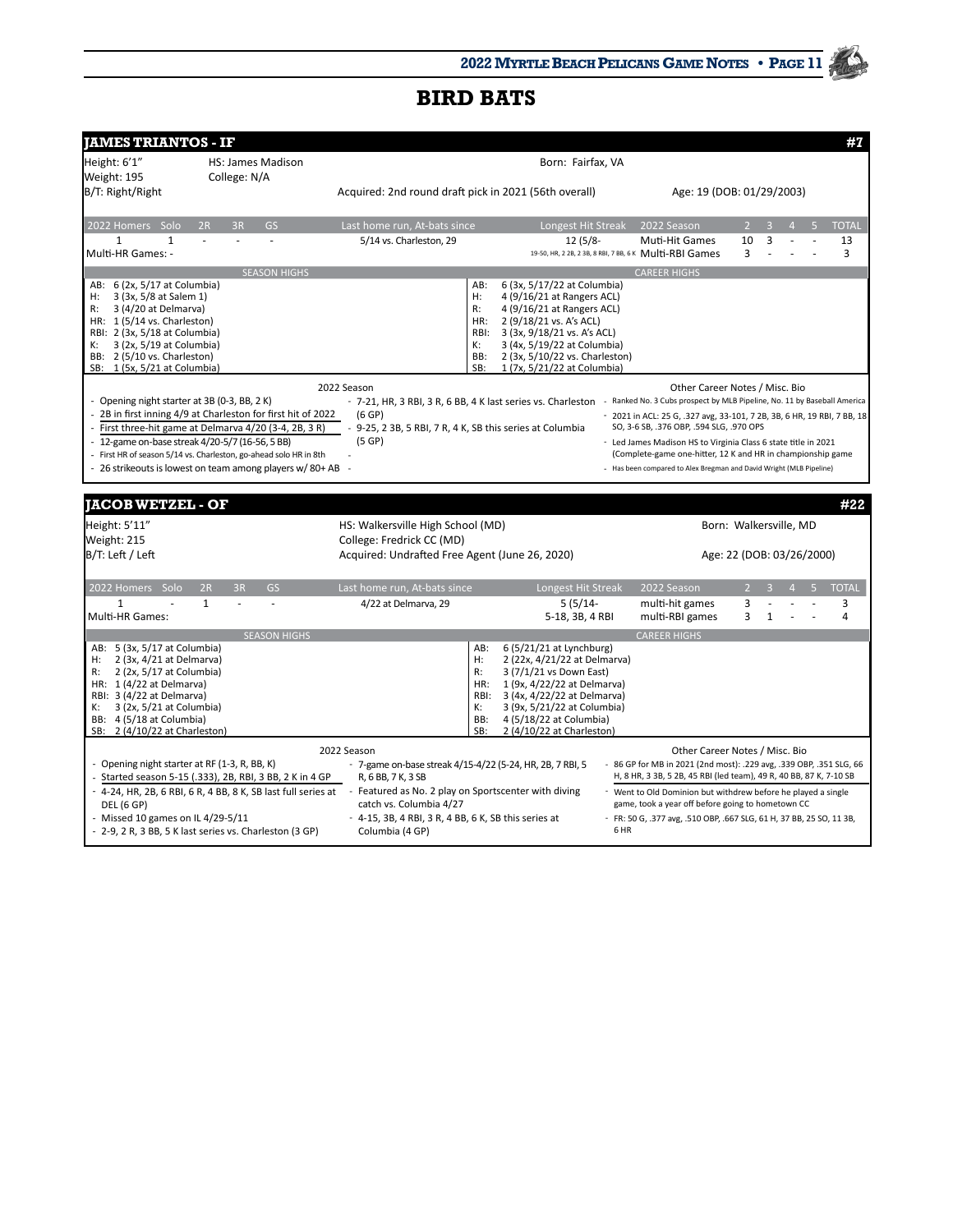# **TRANSACTIONS BY PLAYER TRANSACTIONS, INJURED LIST AND AWARDS**

| PLAYER               |      | DATE TRANSACTION                 | <b>PLAYER</b> | DATE TRANSACTION |
|----------------------|------|----------------------------------|---------------|------------------|
| Kevin Alcantara      | 4/12 | Added to the roster              |               |                  |
| Johzan Oquendo       | 4/12 | Placed on Development List       |               |                  |
| <b>Felix Stevens</b> | 4/15 | Placed on Injured List           |               |                  |
| Kevin Made           | 4/16 | Added to the roster              |               |                  |
| BJ Murray Jr.        | 4/19 | Placed on Injured List           |               |                  |
| Juan Mora            | 4/20 | Added to the roster              |               |                  |
| Frankie Scalzo Jr.   | 4/22 | Placed on Injured List           |               |                  |
| Johzan Oquendo       | 4/22 | Reinstated from Development LIst |               |                  |
| Kevin Made           | 4/26 | Placed on Injured List           |               |                  |
| BJ Murray Jr.        | 4/26 | Activated from Injured List      |               |                  |
| Riley Martin         | 4/28 | Promoted to High-A South Bend    |               |                  |
| Jacob Wetzel         | 4/29 | Placed on Injured List           |               |                  |
| Chase Watkins        | 4/30 | Placed on Injured List           |               |                  |
| Kevin Made           | 5/2  | Activated from Injured List      |               |                  |
| Cole Roederer        | 5/2  | Added to the roster              |               |                  |
| Bryan King           | 5/2  | Added to the roster              |               |                  |
| Cole Roederer        | 5/10 | Assigned to High-A South Bend    |               |                  |
| Walker Powell        | 5/10 | Promoted to High-A South Bend    |               |                  |
| Chase Watkins        | 5/11 | Activated from Injured List      |               |                  |
| Jacob Wetzel         | 5/11 | Activated from Injured List      |               |                  |
| Yeison Santana       | 5/14 | Promoted to High-A South Bend    |               |                  |
| Felix Stevens        | 5/14 | Activated from Injured List      |               |                  |
| Jake Reindl          | 5/16 | Promoted to High-A South Bend    |               |                  |
| Frankie Scalzo Jr.   | 5/16 | Activated from Injured List      |               |                  |
|                      |      | <b>Voluntarily Retired</b>       |               |                  |

| 2022 PELICANS INJURED LIST                                                                          |        |                                              |          |                                             |                               |                                                                |  |  |  |
|-----------------------------------------------------------------------------------------------------|--------|----------------------------------------------|----------|---------------------------------------------|-------------------------------|----------------------------------------------------------------|--|--|--|
| Player                                                                                              | Injury | Date Placed<br>(Retro)                       | Eligible | Reinstated                                  | Games<br>Missed               | Team<br>Record                                                 |  |  |  |
| Felix Stevens<br>BJ Murray Jr.<br>Frankie Scalzo Jr.<br>Kevin Made<br>Jacob Wetzel<br>Chase Watkins |        | 4/15<br>4/19<br>4/22<br>4/26<br>4/29<br>4/30 |          | 5/14<br>4/26<br>5/16<br>5/2<br>5/11<br>5/11 | 24<br>6<br>20<br>5<br>10<br>9 | $16 - 8$<br>$5 - 1$<br>$14-6$<br>$4 - 1$<br>$7 - 3$<br>$6 - 3$ |  |  |  |

### **AWARDS**

- LHP Riley Martin named Carolina League Pitcher of the Week (04/25)

- OF Pete Crow-Armstrong named Carolina League Player of the Week (05/02)

- OF Pete Crow Armstrong named Cubs Minor League Player of the Month for April

- RHP Porter Hodge named Cubs Minor League Pitcher of the Month for April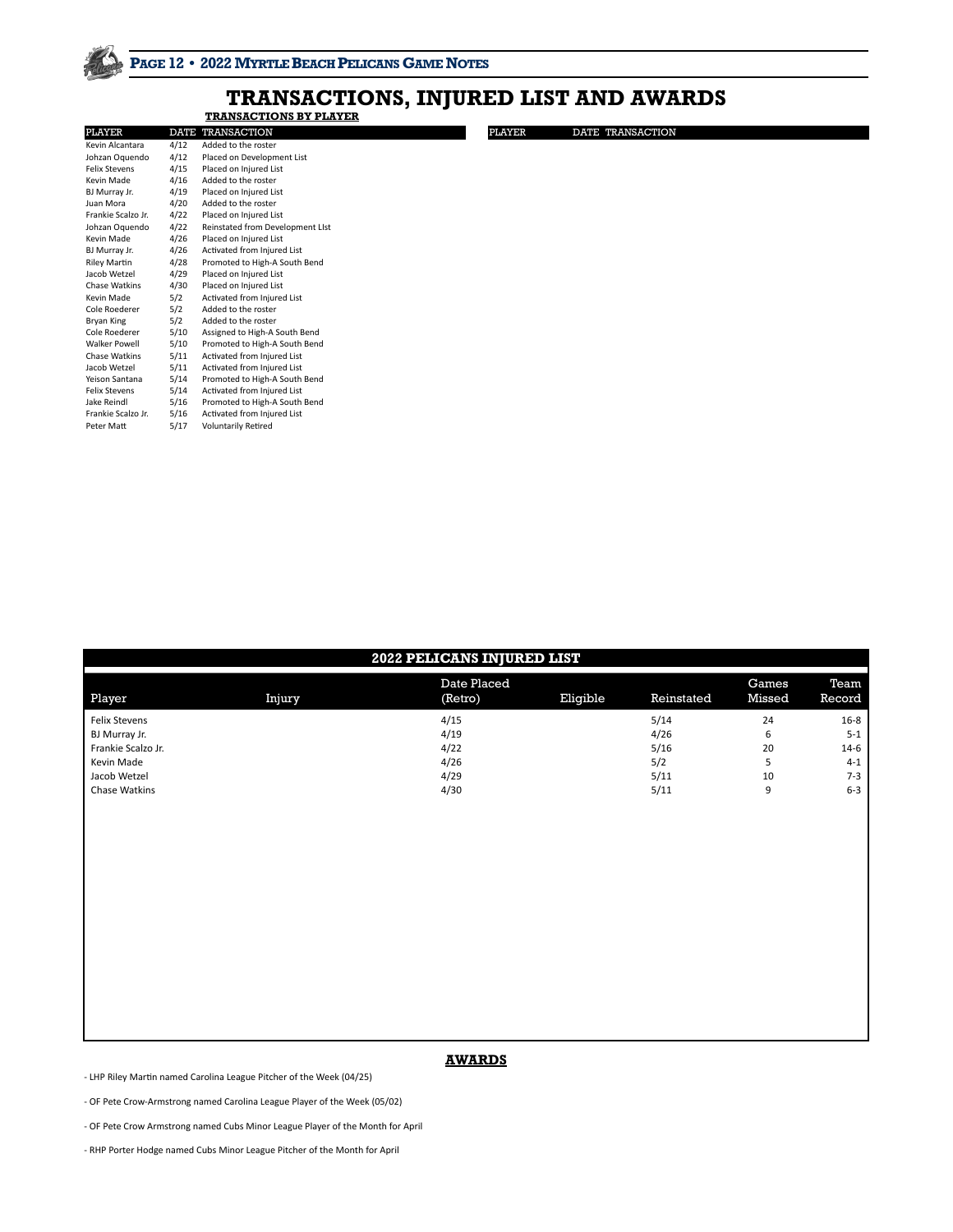## **2022 DAY-BY-DAY**

| <u>Date</u>                                   |                                         | Gm # Opponent                                                                                          | <b>Game Time</b>                                                                      | $W - L$ | Score                                                                | Record                                                        |                                                            |                                    | Pos GA GB Winning Pitcher                                                                                                                                               | <b>Losing Pitcher</b>                                                                                                                            | <b>Save</b>                                                                                          | Time Att                                                                                           | Home Road<br>No. No.             |                                         |
|-----------------------------------------------|-----------------------------------------|--------------------------------------------------------------------------------------------------------|---------------------------------------------------------------------------------------|---------|----------------------------------------------------------------------|---------------------------------------------------------------|------------------------------------------------------------|------------------------------------|-------------------------------------------------------------------------------------------------------------------------------------------------------------------------|--------------------------------------------------------------------------------------------------------------------------------------------------|------------------------------------------------------------------------------------------------------|----------------------------------------------------------------------------------------------------|----------------------------------|-----------------------------------------|
| 132 GAMES<br>April (14-6)                     |                                         | <b>FIRST HALF (27-11)</b>                                                                              |                                                                                       |         |                                                                      |                                                               |                                                            |                                    |                                                                                                                                                                         |                                                                                                                                                  |                                                                                                      |                                                                                                    |                                  |                                         |
| 4/8<br>4/9<br>4/10                            | $\mathbf{1}$<br>$\overline{2}$<br>3     | @ Charleston<br>@ Charleston<br>@ Charleston                                                           | 7:05 p.m.<br>6:05 p.m.<br>5:05 p.m. W                                                 |         | $L$ 2-5<br>$L$ 2-7<br>$7 - 6$                                        | $0 - 1$<br>$0 - 2$<br>$1 - 2$                                 | 6th<br>6th<br>5th                                          |                                    | -1.0 Antonio Jimenez (1-0)<br>-2.0 Patrick Wicklander (1-0)<br>$-2.0$ Adam Laskey (1-0)                                                                                 | Tyler Schlaffer (0-1)<br>Frankie Scalzo Jr. (0-1)<br>Sandy Gaston (0-1)                                                                          | Kyle Whitten (1)<br>Jarod Wright (1)                                                                 | 2:56 6,240<br>2:50 4,134<br>3:52 3,489                                                             |                                  | $\mathbf{1}$<br>$\mathbf 2$<br>3        |
| 4/12<br>4/13<br>4/14<br>4/15<br>4/16<br>4/17  | 4<br>5<br>6<br>$\overline{7}$<br>8<br>9 | Augusta<br>Augusta<br>Augusta<br>Augusta<br>Augusta<br>Augusta                                         | 7:05 p.m. W<br>7:05 p.m.<br>7:05 p.m. W<br>7:05 p.m.<br>6:05 p.m. W<br>6:05 p.m. W    |         | $2-1(11)$ 2-2<br>$L$ 0-1<br>$3 - 2$<br>$L$ 2-9<br>$5 - 4$<br>$6 - 3$ | $2 - 3$<br>$3 - 3$<br>$3 - 4$<br>$4 - 4$<br>$5 - 4$           | 5th<br>5th<br>5th<br>5th<br>5th<br>3rd                     |                                    | -2.0 Walker Powell (1-0)<br>-2.0 Tyler Owens (1-0)<br>$-2.0$ Adam Laskey (2-0)<br>-2.0 Kris Anglin (2-0)<br>-1.5 Tyler Santana (1-0)<br>-1.0 Luis Angel Rodriguez (1-0) | Elison Joseph (0-1)<br>Luis Devers (0-1)<br>Rob Griswold (0-1)<br>Frankie Scalzo Jr. (0-2)<br>Elison Joseph (0-2)<br>Landon Leach (0-1)          | Juan Mateo (1)<br>Sheldon Reed (1)                                                                   | 3:33 6,599 1<br>2:34 3,642 2<br>2:43 3,681 3<br>3:38 4,208 4<br>3:06 4,020 5<br>2:44 3,711 6       |                                  |                                         |
| 4/19<br>4/20<br>4/21<br>4/22<br>4/23<br>4/24  | 10<br>11<br>12<br>13<br>14<br>15        | @ Delmarva<br>@ Delmarva<br>@ Delmarva<br>@ Delmarva<br>@ Delmarva<br>@ Delmarva                       | 7:05 p.m.<br>7:05 p.m. W<br>7:05 p.m. W<br>7:05 p.m. W<br>7:05 p.m. W<br>2:05 p.m. W  |         | $L$ 3-8<br>$17-3$<br>$8 - 3$<br>$5 - 2$<br>$5 - 1$<br>$7 - 4$        | $5 - 5$<br>$6 - 5$<br>$7 - 5$<br>$8 - 5$<br>$9 - 5$<br>$10-5$ | 4th<br>3rd<br>$1st -$<br>1st<br>1st<br>$1st -$             | $\sim$<br>$\sim$                   | $-2.0$ Conor Grady $(1-0)$<br>-1.0 Jose Miguel Gonzalez (1-0)<br>Walker Powell (2-0)<br>Richard Gallardo (1-0)<br>Porter Hodge (1-0)<br>Riley Martin (1-0)              | Luis Devers (0-2)<br>Shane Davis (0-1)<br>Raul Rangel (0-1)<br>Juan De Los Santos (1-2)<br>Ryan Long (0-1)<br>Conor Grady (1-1)                  | Tyler Santana (1)<br>Sheldon Reed (2)                                                                | 2:18 523<br>2:46 1,708<br>2:45 750<br>2:30 3,013<br>2:27 2,431<br>2:27 1,383                       |                                  | 4<br>5<br>6<br>$\overline{7}$<br>8<br>9 |
| 4/27<br>4/27<br>4/28<br>4/29<br>4/30          | 16<br>17<br>18<br>19<br>20              | Columbia (DH)<br>Columbia (DH)<br>Columbia<br>Columbia<br>Columbia                                     | 5:05 p.m. W<br>7:05 p.m. W<br>7:05 p.m.<br>7:05 p.m. W<br>6:05 p.m. W                 | L.      | $5-4(7)$<br>$3-1(7)$<br>$6 - 7$<br>$8 - 1$<br>$9 - 1$                | $11-5$<br>$12 - 5$<br>$12-6$<br>$13-6$<br>$14-6$              | 1st 1.0<br>1st 1.0<br>1st 1.0<br>1st 1.0<br>1st 2.0        |                                    | Jose Miguel Gonzalez (2-0)<br>Walker Powell (3-0)<br>Heribert Garcia (2-1)<br>Porter Hodge (2-0)<br>Luis Devers (1-2)                                                   | Noah Cameron (0-1)<br>Luinder Avila (1-3)<br>Chase Watkins (0-1)<br>Rylan Kaufman (1-1)<br>Ben Hernandez (0-1)                                   | Jake Reindl (1)<br>Luis Barroso (1)                                                                  | 1:55 2,907 7<br>1:21 2,907 8<br>2:51 3,117 9<br>2:32 3,454 10<br>2:29 3,728 11                     |                                  |                                         |
| May (13-5)<br>5/1                             |                                         | 21 Columbia                                                                                            | 6:05 p.m. W                                                                           |         | $8 - 0$                                                              | $15-6$                                                        | 1st 2.0                                                    |                                    | Walker Powell (4-0)                                                                                                                                                     | Matt Stil (0-1)                                                                                                                                  |                                                                                                      | 2:13 2,978 12                                                                                      |                                  |                                         |
| 5/3<br>5/4<br>5/5<br>5/7<br>5/8<br>5/8        | 22<br>23<br>24<br>25<br>26<br>27        | @ Salem<br>@ Salem<br>@ Salem<br>@ Salem<br>@ Salem (DH)<br>@ Salem (DH)                               | 11:05 p.m.<br>7:05 p.m. W<br>7:05 p.m. W<br>6:05 p.m. W<br>2:05 p.m. W<br>5:05 p.m.   |         | $L$ 4-8<br>$24-6$<br>$2 - 1$<br>$9 - 6$<br>$8 - 3$<br>$L$ 3-5        | $15-7$<br>$16-7$<br>$17-7$<br>$18-7$<br>$19-7$<br>$19-8$      | 1st 1.0<br>1st<br>1st 2.0<br>1st 1.5<br>1st 1.5<br>1st 1.0 | 2.0                                | Tyler Uberstine (1-0)<br>Tyler Santana (2-0)<br>Richard Gallardo (2-0)<br>Luis Angel Rodriguez (2-0)<br>Luis Devers (2-2)<br>Tyler Schlaffer (0-3)                      | Tyler Schlaffer (0-2)<br>Wikelman Gonzalez (1-1)<br>Joey Stock (1-1)<br>Gabriel Jackson (0-3)<br>Juan Encarnacion (1-3)<br>Tyler Uberstine (2-0) | ٠<br>Sheldon Reed (3)<br>Jacob Webb (1)                                                              | 2:19 5,242<br>3:19 1,502<br>2:20 2,205<br>2:45 1,692<br>1:51 1,365<br>1:31 1,365                   |                                  | 10<br>11<br>12<br>13<br>14<br>15        |
| 5/10<br>5/11<br>5/12<br>5/13<br>5/14<br>5/15  | 28<br>29<br>30<br>31<br>32<br>33        | Charleston<br>Charleston<br>Charleston<br>Charleston<br>Charleston<br>Charleston                       | 7:05 p.m.<br>7:05 p.m.<br>7:05 p.m. W<br>7:05 p.m.<br>6:05 p.m. W<br>6:05 p.m. W      |         | $L$ 3-7<br>$L$ 1-5<br>$13 - 4$<br>$L$ 1-4<br>$4 - 2$<br>$5 - 0$      | 19-9<br>19-10<br>20-10<br>20-11<br>21-11<br>22-11             | $1st -$<br>2nd<br>1st<br>2nd<br>1st<br>1st 1.0             | $\sim$<br>$\overline{\phantom{a}}$ | Patrick Wicklander (3-1)<br>-1.0 Austin Vernon (4-0)<br>Luis Angel Rodriguez (3-0)<br>-1.0 Over Galue (3-0)<br>Jose Miguel Gonzalez (3-0)<br>Tyler Santana (3-0)        | Luke Little (0-1)<br>Richard Gallardo (2-1)<br>Victor Munoz (3-2)<br>Luis Devers (2-3)<br>Christian Fernandez (2-1)<br>Patrick Wicklander (3-2)  | Jack Snyder (1)<br>Bryan King (1)<br>Kyle Whitten (4)<br>Jake Reindl (2)<br>$\overline{\phantom{0}}$ | 2:49 3,458 13<br>2:24 3,184 14<br>2:43 2,999 15<br>2:42 3,042 16<br>2:32 4,944 17<br>2:19 3,142 18 |                                  |                                         |
| 5/17<br>5/18<br>5/19<br>5/20<br>5/21<br>5/22  | 34<br>35<br>36<br>37<br>38<br>39        | @ Columbia<br>@ Columbia<br>@ Columbia<br>@ Columbia<br>@ Columbia<br>@ Columbia                       | 7:05 p.m. W<br>12:05 p.m. W<br>7:05 p.m. W<br>7:05 p.m. W<br>6:05 p.m. W<br>5:05 p.m. |         | $15 - 5$<br>$13-2$<br>$6 - 5$<br>$5 - 4$<br>$5 - 1$                  | $23-11$<br>$24 - 11$<br>$25-11$<br>$26 - 11$<br>$27 - 11$     | 1st 1.0<br>1st<br>1st 1.0<br>1st 1.0<br>1st 1.0            | 1.0                                | Richard Gallardo (3-1)<br>Luis Angel Rodriguez (4-0)<br>Luis Devers (3-3)<br>Jose Miguel Gonzalez (4-0)<br>Tyler Santana (4-0)                                          | Samuel Valerio (0-2)<br>Delvin Capellan (0-2)<br>Wander Arias (1-3)<br>Ben Wereski (0-1)<br>Ben Kudrna (0-1)                                     | $\overline{\phantom{a}}$<br>Sheldon Reed (4)<br>Bryan King (2)                                       | 2:58 2,589<br>3:03 2,145<br>2:37 3,139<br>2:32 4,571<br>2:26 4,829                                 |                                  | 16<br>17<br>18<br>19<br>20<br>21        |
| 5/24<br>5/25<br>5/26<br>5/27<br>5/28<br>5/29  | 40<br>41<br>42<br>43<br>44<br>45        | @ Augusta<br>@ Augusta<br>@ Augusta<br>@ Augusta<br>@ Augusta<br>@ Augusta                             | 7:05 p.m.<br>7:05 p.m.<br>7:05 p.m.<br>7:05 p.m.<br>6:05 p.m.<br>6:05 p.m.            |         |                                                                      |                                                               |                                                            |                                    |                                                                                                                                                                         |                                                                                                                                                  |                                                                                                      |                                                                                                    |                                  | 22<br>23<br>24<br>25<br>26<br>27        |
| 5/31                                          | 46                                      | Delmarva                                                                                               | 7:05 p.m.                                                                             |         |                                                                      |                                                               |                                                            |                                    |                                                                                                                                                                         |                                                                                                                                                  |                                                                                                      |                                                                                                    | 19                               |                                         |
| June (0-0)<br>6/1<br>6/2<br>6/3<br>6/4<br>6/5 | 47<br>48<br>49<br>50<br>51              | Delmarva<br>Delmarva<br>Delmarva<br>Delmarva<br>Delmarva                                               | 7:05 p.m.<br>7:05 p.m.<br>7:05 p.m.<br>6:05 p.m.<br>6:05 p.m.                         |         |                                                                      |                                                               |                                                            |                                    |                                                                                                                                                                         |                                                                                                                                                  |                                                                                                      |                                                                                                    | 20<br>21<br>22<br>23<br>24       |                                         |
| 6/7<br>6/8<br>6/9<br>6/10<br>6/11<br>6/12     | 52<br>53<br>54<br>55<br>56<br>57        | @ Carolina<br>@ Carolina<br>@ Carolina<br>@ Carolina<br>@ Carolina<br>@ Carolina                       | 7:00 p.m.<br>7:00 p.m.<br>7:00 p.m.<br>7:00 p.m.<br>5:00 p.m.<br>1:00 p.m.            |         |                                                                      |                                                               |                                                            |                                    |                                                                                                                                                                         |                                                                                                                                                  |                                                                                                      |                                                                                                    |                                  | 28<br>29<br>30<br>31<br>32<br>33        |
| 6/14<br>6/15<br>6/16<br>6/17<br>6/18<br>6/19  | 58<br>59<br>60<br>61<br>62<br>63        | Fredericksburg<br>Fredericksburg<br>Fredericksburg<br>Fredericksburg<br>Fredricksburg<br>Fredricksburg | 7:05 p.m.<br>7:05 p.m.<br>7:05 p.m.<br>7:05 p.m.<br>6:05 p.m.<br>6:05 p.m.            |         |                                                                      |                                                               |                                                            |                                    |                                                                                                                                                                         |                                                                                                                                                  |                                                                                                      |                                                                                                    | 25<br>26<br>27<br>28<br>29<br>30 |                                         |
| 6/21<br>6/22                                  | 64<br>65                                | @ Kannapolis<br>@ Kannapolis                                                                           | 7:00 p.m.<br>7:00 p.m.                                                                |         |                                                                      |                                                               |                                                            |                                    |                                                                                                                                                                         |                                                                                                                                                  |                                                                                                      |                                                                                                    |                                  | 34<br>35                                |
| 6/23<br>6/24<br>6/25                          | 66<br>67<br>68                          | @ Kannapolis<br>SECOND HALF (0-0)<br>@ Kannapolis<br>@ Kannapolis                                      | 7:00 p.m.<br>7:00 p.m.<br>6:30 p.m.                                                   |         |                                                                      |                                                               |                                                            |                                    |                                                                                                                                                                         |                                                                                                                                                  |                                                                                                      |                                                                                                    |                                  | 36<br>37<br>38                          |